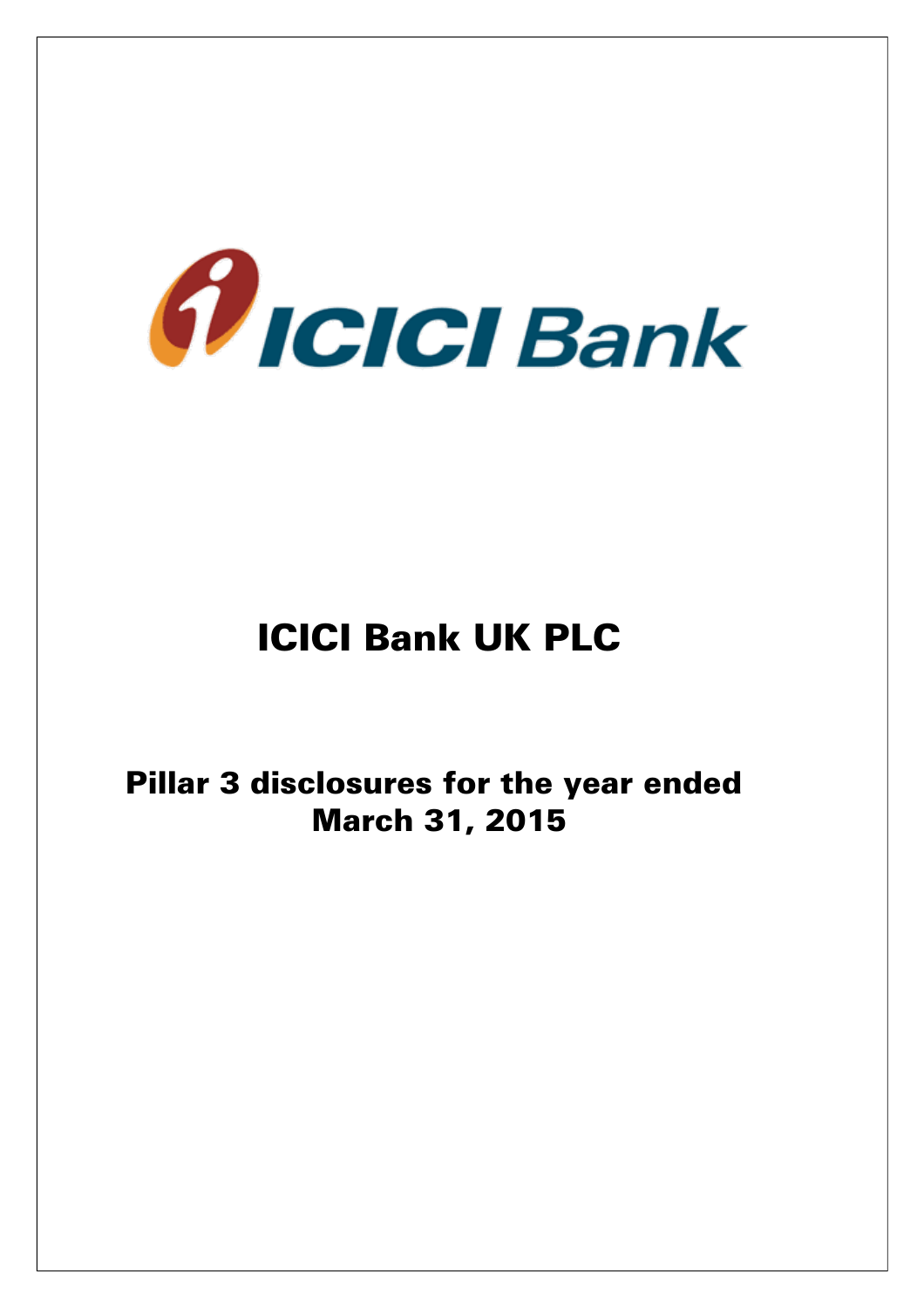

# Table of Contents

| 1 | <b>Overview</b>                                 | З  |
|---|-------------------------------------------------|----|
| 2 | <b>Capital adequacy</b>                         | 5  |
| 3 | <b>Capital Resources</b>                        | 6  |
| 4 | <b>Minimum Capital Requirement: Pillar 1</b>    | 7  |
| 5 | <b>Credit Risk</b>                              | 8  |
| 6 | <b>Market Risk</b>                              | 17 |
| 7 | <b>Operational risk</b>                         | 19 |
| 8 | <b>Liquidity risk</b>                           | 20 |
| 9 | <b>Risk Management and Governance framework</b> | 21 |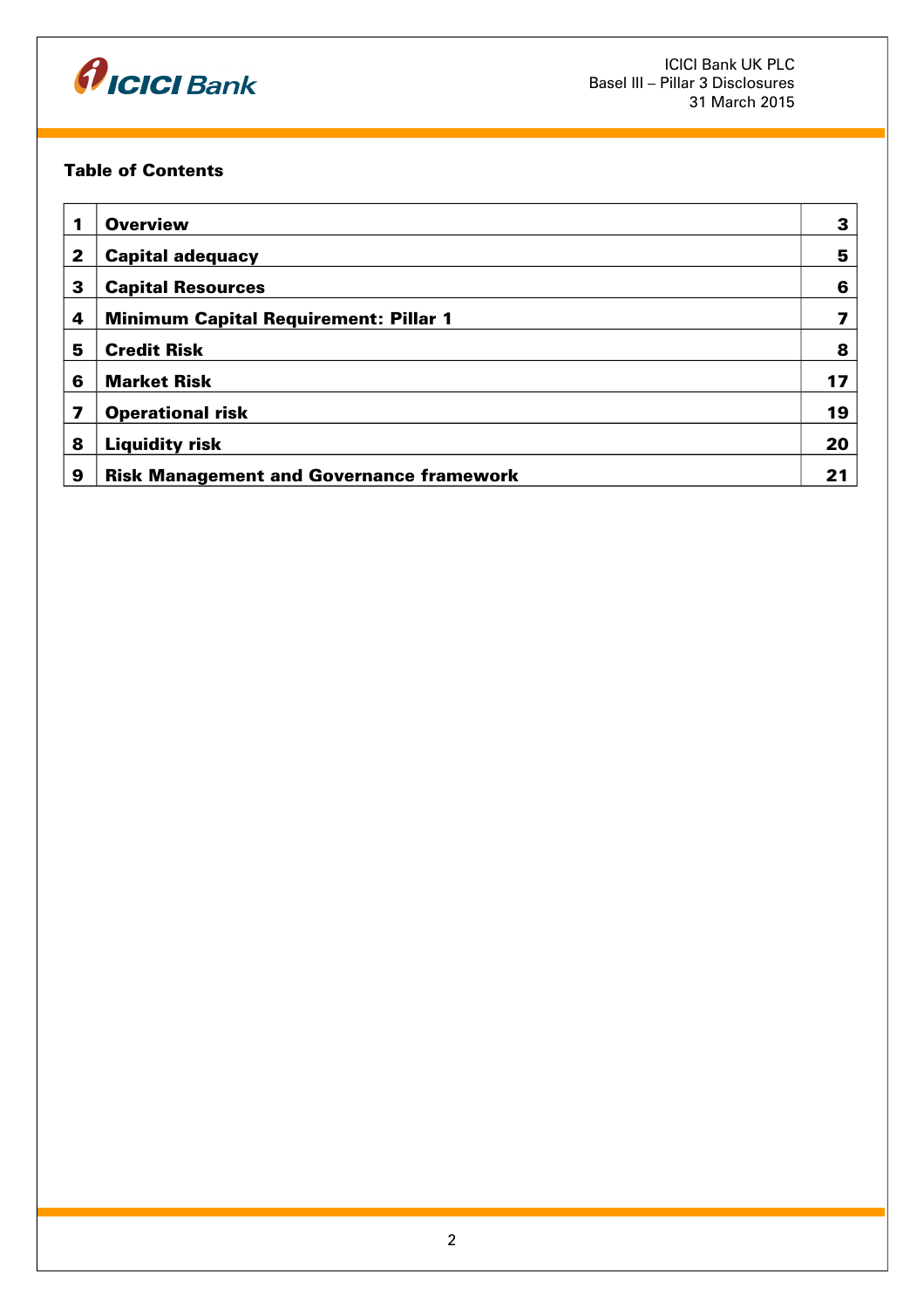

## 1. Overview

# 1.1 Background

ICICI Bank UK PLC ("the Bank") is a UK bank authorised by the Prudential Regulation Authority (PRA) and regulated by the Financial Conduct Authority (FCA). The Bank is a wholly owned subsidiary of ICICI Bank Limited, India.

Capital Requirements Regulation (CRR) and Capital Requirements Directive (together referred to as CRD IV) came into force on 1st January 2014 and enforced in the UK, together with local implementing rules and guidance, by the Prudential Regulatory Authority (PRA). The rules include disclosure requirements known as "Pillar 3" which apply to banks and building societies.

This document details the Pillar 3 disclosure requirements and is in addition to the consolidated Basel III – Pillar 3 Disclosures made by ICICI Bank Limited ("the Parent Bank").

## 1.2 Basis of disclosures

The disclosures have been prepared for ICICI Bank UK PLC. The disclosures may differ from similar information in the Annual Report prepared in accordance with UK GAAP; therefore, the information in these disclosures may not be directly comparable with that information. The Pillar 3 Disclosures have been prepared purely for explaining the basis on which the Bank has prepared and disclosed certain capital requirements and information about the management of certain risks and for no other purpose.

# 1.3 Scope of application of Directive requirements

The Pillar 3 disclosures have been prepared for ICICI Bank UK PLC in accordance with the rules laid out in the CRD IV guidelines as adopted by the PRA. These disclosures should be read in conjunction with those made by the Parent Bank as part of their Basel III – Pillar 3 Disclosures. The disclosures provide information on the Bank's exposures, associated risk weights for different categories of assets and approach to calculating the capital requirements for Pillar 1.

# 1.4 Frequency

This disclosure will be made on an annual basis on the website of the Bank. The disclosures will be as at the Accounting Reference Date (ARD), i.e. as at 31 March, and will be published along with the publication of the Annual Report & Accounts.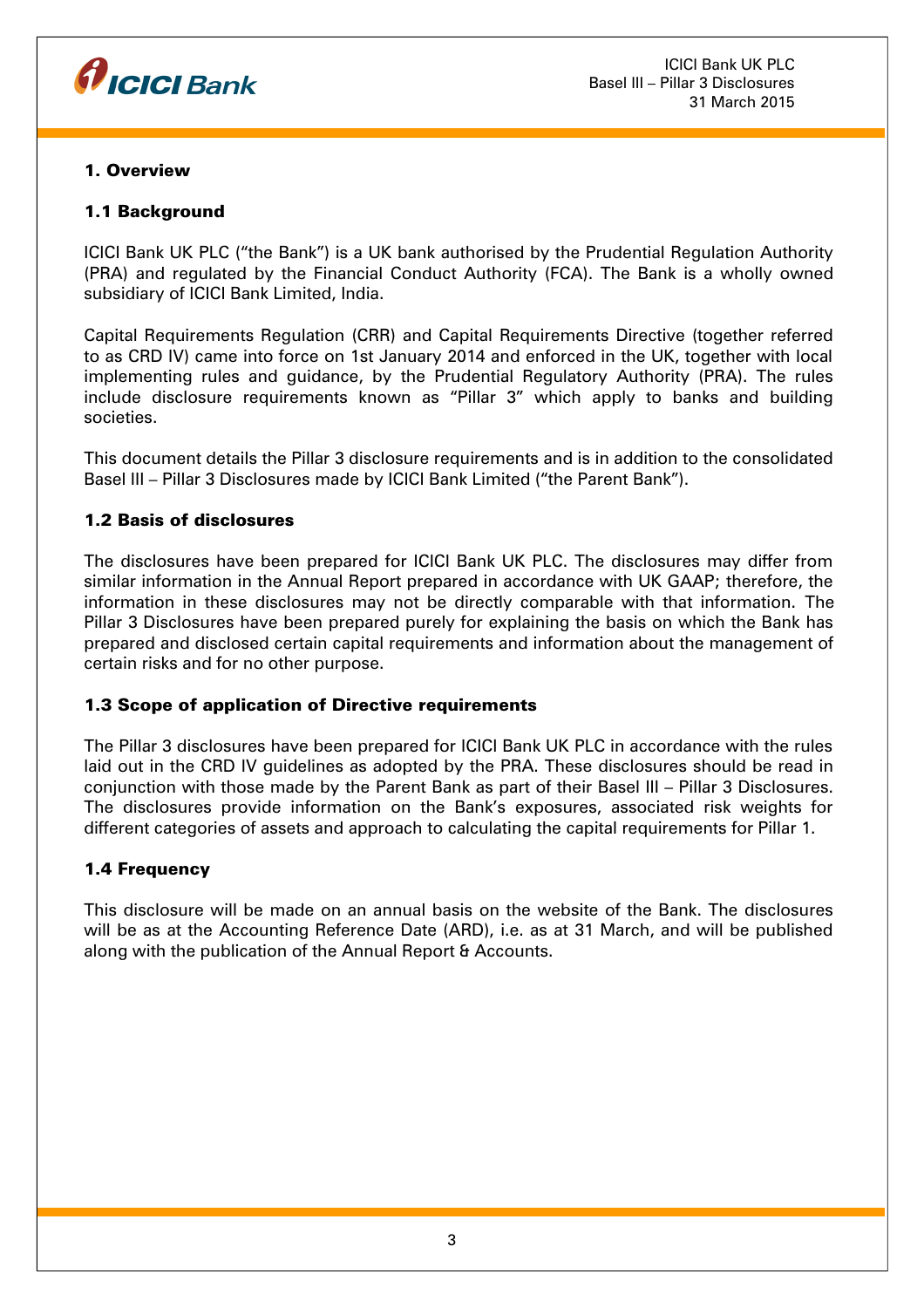

# 1.5 Media and Location

The Annual Report will be published on the Bank's website [\(http://www.icicibank.co.uk/personal/about-us.html\)](http://www.icicibank.co.uk/personal/about-us.html). The Pillar 3 disclosures will also be published on the Bank's website [\(http://www.icicibank.co.uk/personal/basel\\_disclosures.html\)](http://www.icicibank.co.uk/personal/basel_disclosures.html) . The Parent Bank's consolidated disclosures for FY2015 are available at <http://www.icicibank.com/aboutus/invest-disclosure.html>.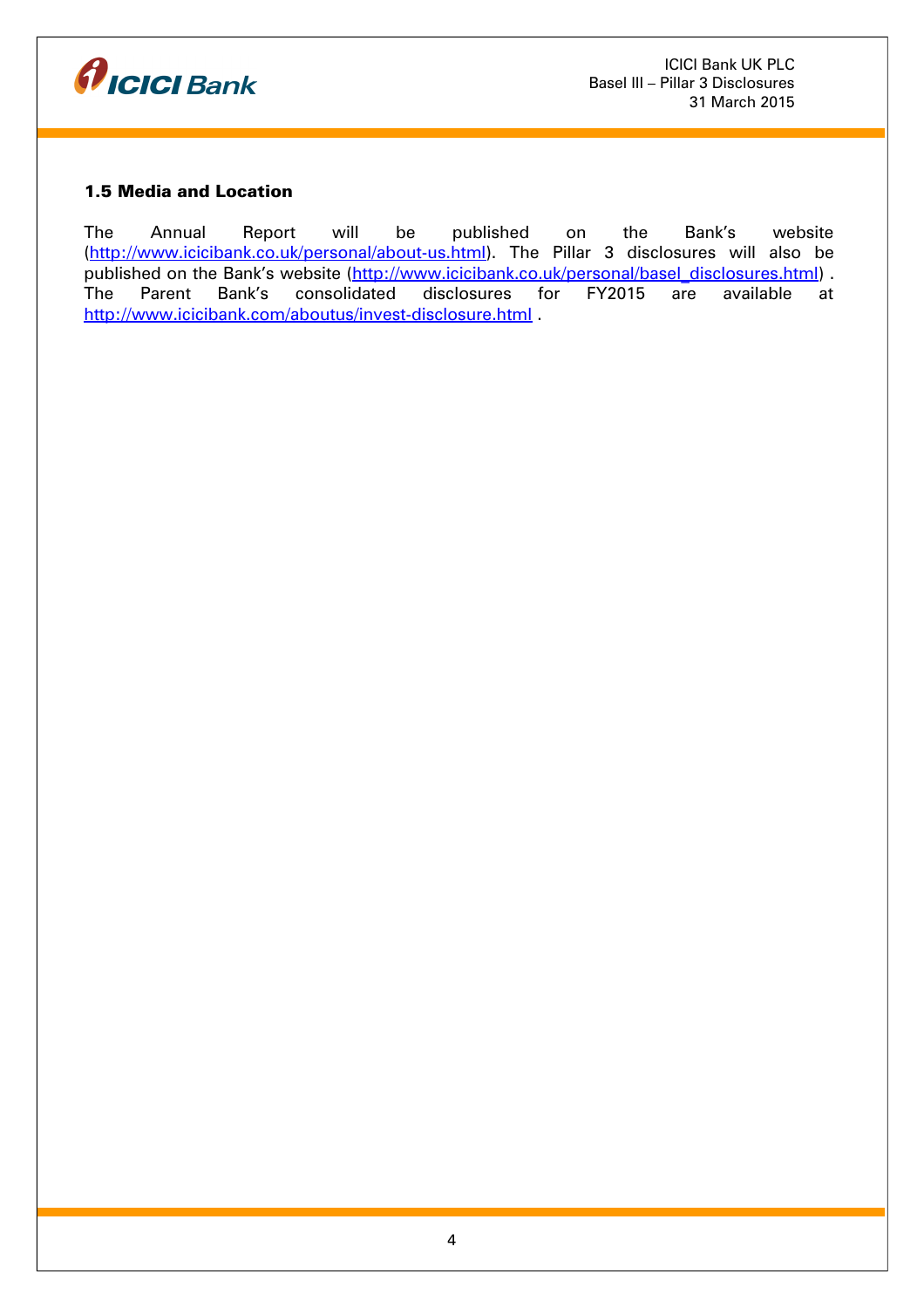

# 2. Capital adequacy

The Bank's policy is to maintain a strong capital base so as to maintain investor, creditor and market confidence and to sustain future development of the business. The Bank's approach to managing capital is designed to ensure that current and expected regulatory capital is met. The Bank's capital position remained healthy throughout FY2015.

In June 2013, the European Commission published the final Regulation and Directive, known collectively as CRD IV, to give effect to the Basel III framework in the EU. In December 2013, the PRA issued its final rules on CRD IV in a Policy Statement PS 7/13. In its final rules, the PRA opted for an acceleration of the CRD IV end point definition of CET1. This came into effect on January 01, 2014. The Bank successfully implemented the CRD IV liquidity and capital reporting requirements along with complying with the other requirements of the directive. It may be noted that more clarity is expected on quantification and interaction of capital buffers and Pillar 2, where further PRA consultations are due in 2015.

The Bank's regulatory capital is categorized into two tiers:

- Tier 1 capital, which includes ordinary share capital, capital redemption reserve, retained earnings and necessary reductions under CRD IV.
- Tier 2 capital, which includes qualifying subordinated liabilities, collective provision, other allowances and necessary reductions under CRD IV.

Various limits are applied to the elements of the capital base. Qualifying Tier 2 capital cannot exceed Tier 1 capital; and qualifying term subordinated loan capital may not exceed 50% of Tier 1 capital. There are also restrictions on the amount of collective provision that may be included in Tier 1 capital. There are regulatory adjustments applied to the computation of regulatory capital under the CRDIV guidelines.

The amount and composition of the Bank's capital requirement is determined by assessing the minimum capital requirements under Pillar 1 based upon the Capital Requirements Directive, the impact of stress and scenario tests and the Bank's Individual Capital Guidance.

The Bank's regulatory capital requirements are set and monitored by the Prudential Regulation Authority (PRA). The Bank uses regulatory capital ratios in order to monitor its capital base. The PRA's approach to such measurement is now primarily based on monitoring the Capital Resource Requirement to available capital resources. The PRA also sets individual capital guidance (ICG) for the Bank that sets capital requirements in excess of the minimum Capital Resource Requirement. The Bank continues to comply with the Individual Capital Guidance (ICG) as stipulated by the PRA.

A key input to the ICG setting process is the Bank's Internal Capital Adequacy Assessment Process (ICAAP). In line with the regulatory requirements of PRA and the Parent Bank's regulator Reserve Bank of India (RBI), the Bank has instituted an Internal Capital Adequacy Assessment Process (ICAAP) which is used to estimate the capital requirements in line with the risk appetite of the Bank. The ICAAP is approved by the Board of the Bank. The Bank submitted its latest ICAAP document to the Board in April 2015.

Capital is provided for the purposes of unforeseen and unexpected events based on the risk assessment for each of the underlying asset classes in the Bank's portfolio. Further, in line with industry practice, the Bank acknowledges that capital is not the only mitigating factor for all unforeseen events and contingencies. Therefore, appropriate risk management and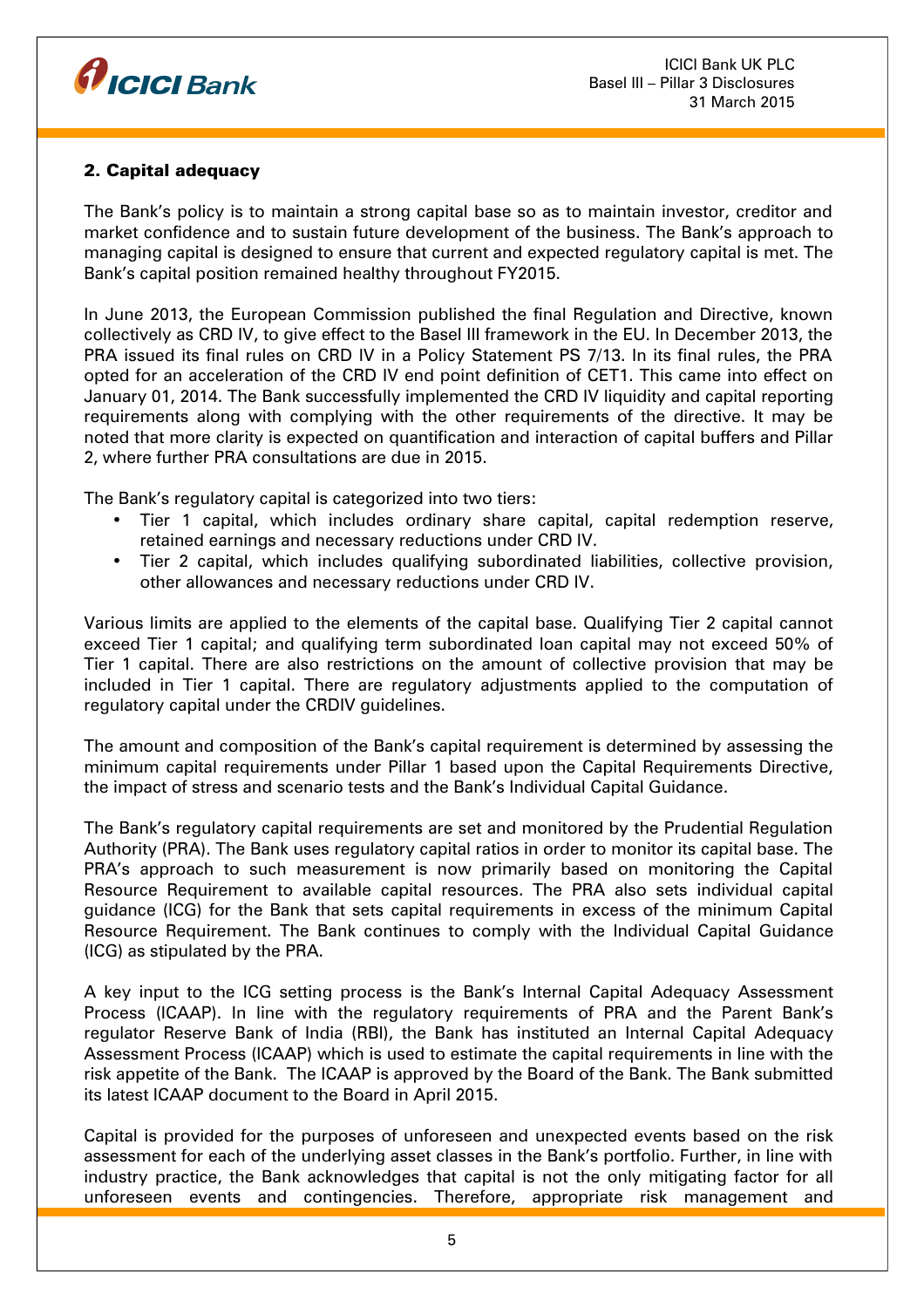

governance practices are in place to actively monitor the risks the Bank is exposed to in the course of executing its business. Further information on the Bank's risk management and governance is provided in subsequent sections and details are available in the Bank's Annual Report for the year ended March 31, 2015.

#### 3. Capital resources

The capital ratio at 19.2% remained strong as at March 31, 2015 with a Tier 1 capital ratio of 14.6% which is above the regulatory requirements. The following tables summarise the capital position and details the capital resources of the Bank as at March 31, 2015.

#### 3.1 Capital ratios

| <b>Particulars</b>   | <b>Ratio</b> |
|----------------------|--------------|
| Core Tier 1          | $14.6\%$     |
| Tier 1               | $14.6\%$     |
| <b>Total capital</b> | 19.2%        |

#### 3.2 Available capital

| <b>Particulars as on March 31, 2015</b> | <b>Amount in USD</b> |
|-----------------------------------------|----------------------|
|                                         | million              |
| Tier I Capital                          | 538.8                |
| <b>Tier II Capital</b>                  | 168.2                |
| <b>Total available Capital</b>          | 707.0                |

#### 3.3 Composition of Tier 1 capital

| <b>Particulars</b>                               | <b>Amount in USD</b> |
|--------------------------------------------------|----------------------|
|                                                  | million              |
| Permanent share capital                          | 420.1                |
| <b>Retained earnings</b>                         | 128.1                |
| Share premium account                            | 0.0                  |
| Available for Sale security reserve <sup>1</sup> | (8.7)                |
| Other adjustments <sup>2</sup>                   | (0.7)                |
| <b>Total Tier I capital</b>                      | 538.8                |

The Bank's regulatory capital excludes capital contribution of the employees in respect of share awards granted by the Parent Company  $^{\rm 3}$  $^{\rm 3}$  $^{\rm 3}$ .

<span id="page-5-0"></span> $1$  The capital impact is net of tax

<span id="page-5-1"></span> $2$  Other adjustments include deduction on account of Article 33 (Debit value adjustments) and Article 34 (Additional Value adjustments) of CRR

<span id="page-5-2"></span> $3$  Under the requirements of UITF Abstract 44, a subsidiary should recognise an expense in its profit and loss account to reflect the effective remuneration paid to employees in respect of share awards granted by the Parent Company. The corresponding entry is to equity as the amounts are considered to be capital contributions by the Parent Company.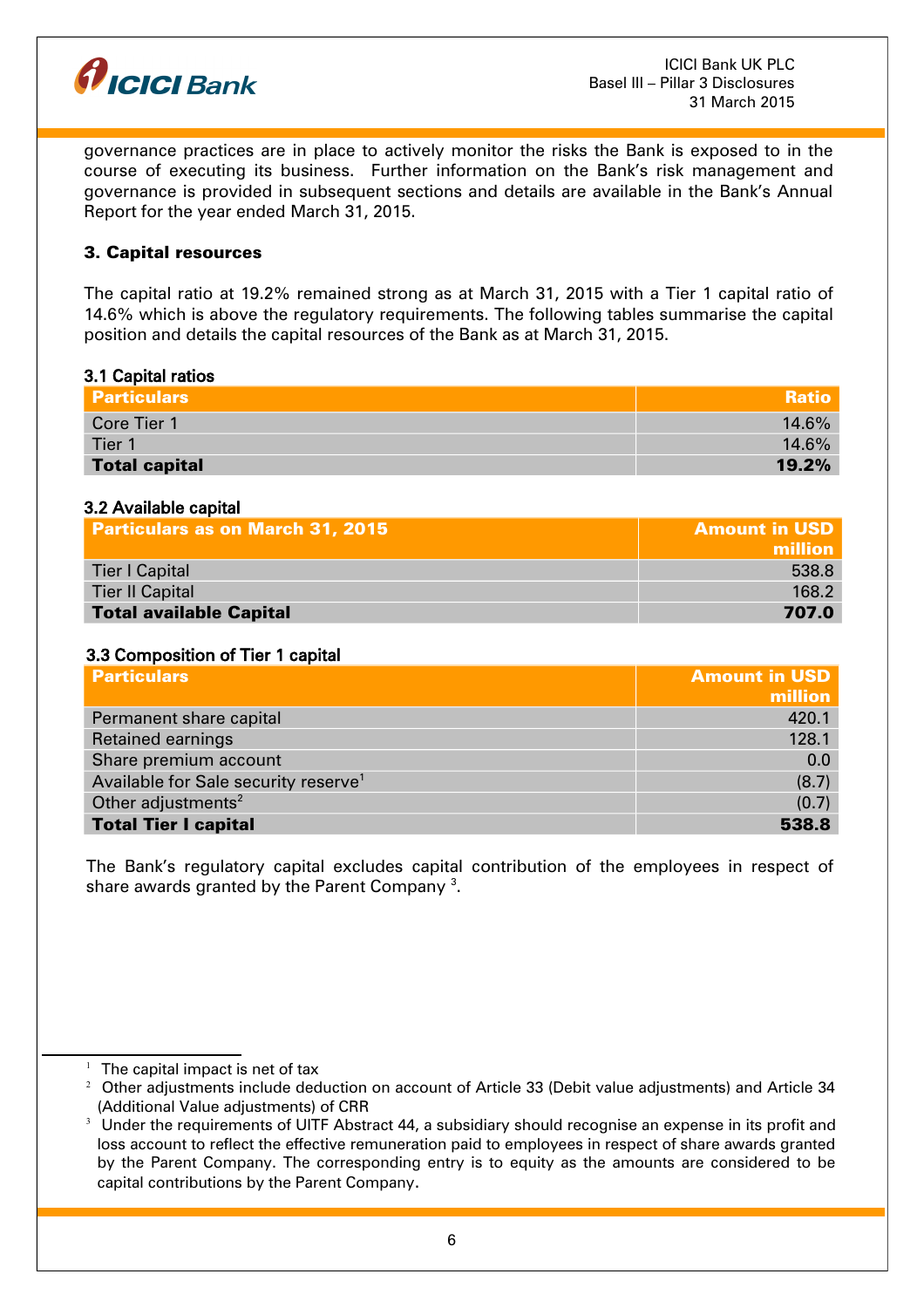

## 3.4 Composition of Tier 2 capital

| Particulars                                         | <b>Amount USD million</b> |
|-----------------------------------------------------|---------------------------|
| Subordinated notes and perpetual subordinated bonds | 158.6                     |
| Collective impairment allowance                     | $96$                      |
| <b>Total Tier II Capital</b>                        | 168.2                     |

The value of the subordinated notes eligible as capital are determined in accordance with the CRD IV grandfathering arrangements as adopted by the PRA.

The details of the subordinated notes in issue before regulatory adjustments are below:

| <b>Issue</b> | <b>Nature of Issue</b>                                 | Interest<br>Rate | Interest<br>frequenc | <b>Maturity</b>                                   | <b>USD</b><br>million |
|--------------|--------------------------------------------------------|------------------|----------------------|---------------------------------------------------|-----------------------|
| 12-Dec-06    | Perpetual junior<br>subordinated notes                 | 6.38%            | Semi-<br>annually    | Callable by issuer at par<br>in 2016; no maturity | 85 <sup>1</sup>       |
| 23-Nov-10    | Unsecured<br>subordinated fixed<br>rate notes due 2020 | 7.00%            | Semi<br>annually     | Bullet payment in<br>November 2020                | 150                   |

# 4. Minimum Capital Requirement: Pillar 1

Banking operations are categorized as either trading or banking book, and risk-weighted assets are determined according to specified requirements that seek to reflect the varying levels of risk attached to assets and exposures not recognized in the balance sheet.

The Bank determines its Pillar 1 regulatory capital requirement based on the following approaches:

- Credit risk standardized approach
- Operational risk basic indicator approach
- Market risk standardized approach adopting the following methodologies:
	- Interest rate risk Maturity Ladder approach
	- Foreign exchange risk Standardized approach
	- Options risk Standardized approach

The following table summarises the Bank's Pillar 1 capital requirement for various risk types:

| Capital requirement for                                  | <b>Amount USD million</b> |
|----------------------------------------------------------|---------------------------|
| Credit Risk <sup>4</sup>                                 | 281.8                     |
| Market Risk <sup>5</sup>                                 | 0.0                       |
| <b>Operational Risk</b>                                  | 13.0                      |
| <b>Total Capital Resource requirement under Pillar 1</b> | 294.8                     |

<span id="page-6-0"></span><sup>4</sup> This includes the impact of Credit Value Adjustment (CVA) to recognise the adjustment on account of change in fair value of Derivative assets that are due to changes in Counterparty's credit risk

<span id="page-6-1"></span> $5$  As per Article 355 of CRR, the institutions are required to calculate own funds requirement for Market Risk if the overall open position exceeds 2% of the total own funds. ICICI Bank UK Plc had a open position of USD 6.8 Mn USD which is less than 2% of the total own funds.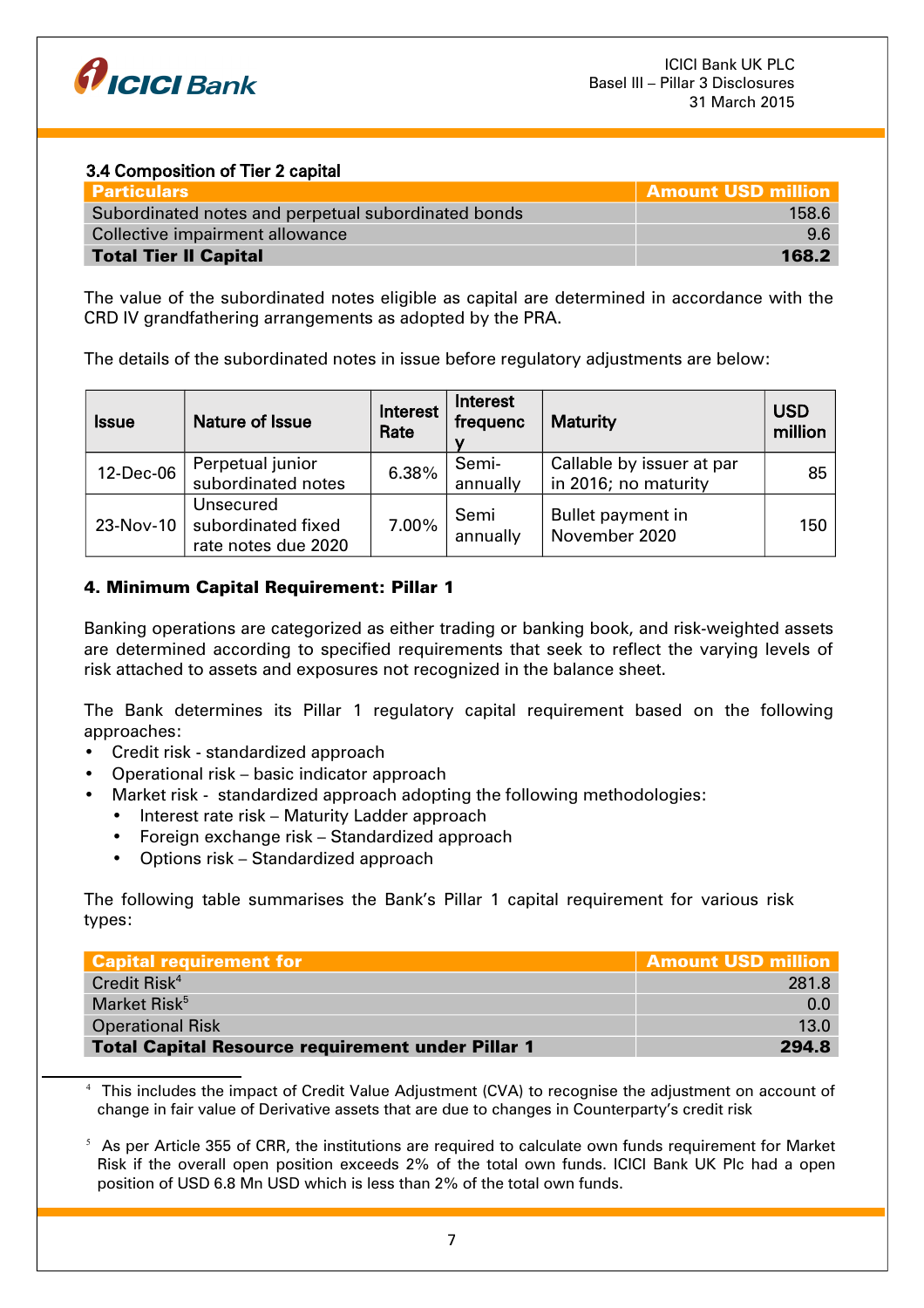

# 5. Credit Risk

## 5.1 Credit risk overview

Credit risk is the risk that unexpected losses may arise as a result of the Bank's borrowers or market counterparties failing to meet obligations under a contract. The Bank's largest regulatory capital requirements arise from credit risk in its lending operations.

The Bank has developed a risk appetite framework articulated within the broader context of the nature, scope, scale and complexity of the Bank's activities. The risk appetite framework and related limits are approved by the Board of Directors. In relation to credit risk, all credit risk related aspects are governed by the Credit Risk Management Policy (CRMP) of the Bank, which is approved and reviewed annually by the Bank's Board Credit Committee. The CRMP describes the principles which underpin and drive the Bank's approach to credit risk management. It lays down a structured credit approval process and covers the credit rating framework, collateral management, provisioning.

The Bank's Credit Risk team is also responsible for the following with respect to managing the Bank's credit risk- developing credit policies, establishing the delegation of sanctioning powers, limiting and monitoring concentrations of exposure and performing periodic credit stress tests on the Bank's portfolio. The delegation structure for approval of credit limits is approved by the Board. Credit proposals are approved by the Executive Credit and Risk Committee (ECRC) or the Board Credit Committee (BCC) based on, inter alia, the amount and internal risk rating of the facility. All credit proposals put up to the BCC are passed through the ECRC. The concentration risk in the Bank's portfolio is governed by the risk appetite framework which stipulates various limits to manage exposure concentrations within the Bank. The key parameters of risk concentrations measured in the Bank include sectoral, country, rating category based, product specific exposures, counterparty and large exposures.

Credit quality is monitored on an ongoing basis. The Bank has established a credit forum, which is comprised of Heads of Businesses and the Head of Risk. The credit forum focuses on management & monitoring of impaired and watch list assets/investments and also monitors developments in the Bank's portfolio through the Early Warning Indicators (EWI) framework to identify potential vulnerabilities. Credit risk is also managed at the portfolio level by monitoring and reporting risk dashboards to the BCC.

#### 5.2 Minimum capital requirement

The following table shows the Bank's Pillar 1 capital requirement by each of the standardised credit risk exposure classes:

| <b>Standardised approach - asset classes</b> | <b>Pillar 1 Capital requirement as at</b><br><b>March 31, 2015</b><br><b>USD million</b> |
|----------------------------------------------|------------------------------------------------------------------------------------------|
| Central government or central banks          | 0.0                                                                                      |
| Institutions                                 | 35.0                                                                                     |
| Corporate                                    | 180.2                                                                                    |
| Retail                                       | 23.1                                                                                     |
| <b>Exposures in Default</b>                  | 20.6                                                                                     |
| Securitised investments                      | 6.6                                                                                      |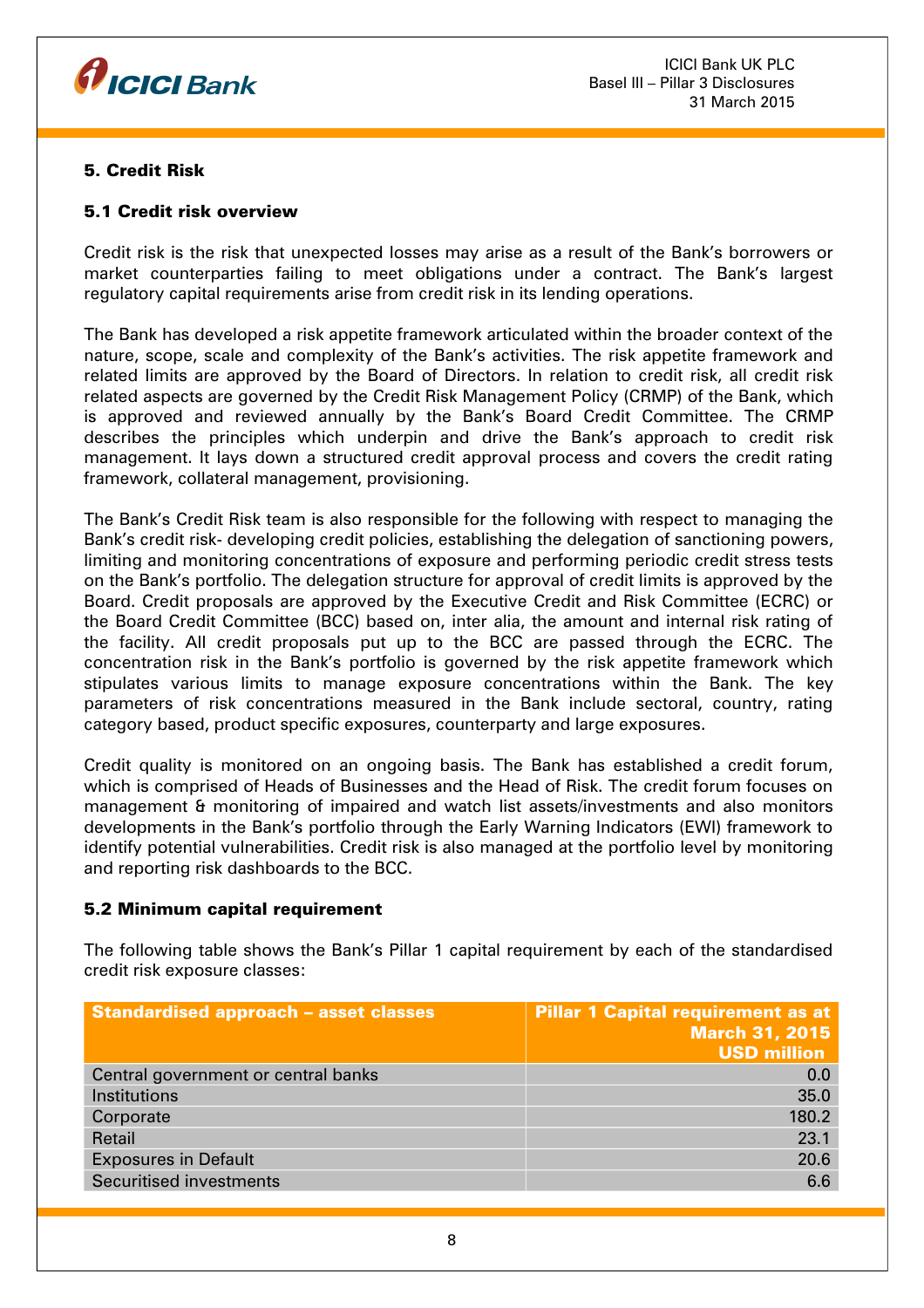

| <b>Standardised approach - asset classes</b> | <b>Pillar 1 Capital requirement as at</b><br><b>March 31, 2015</b><br><b>USD million</b> |
|----------------------------------------------|------------------------------------------------------------------------------------------|
| Short term claims on institutions            | 8.7                                                                                      |
| Equity                                       | 0.6                                                                                      |
| Other items (including CVA adjustment)       | 6.9                                                                                      |
| <b>Total</b>                                 | 281.8                                                                                    |

# 5.3 Analysis of credit risk exposures

The following tables detail the Bank's regulatory credit risk exposures as on 31 March 2015. All exposures are stated after specific impairment provisions and post application of credit risk mitigation (CRM) techniques with substitution effects on the exposure and before application of any conversion factors (CCF).

#### (i) Analysis of exposure by asset class

| <b>Asset class</b>                                      | <b>Exposure as at March 31, 2015</b><br><b>USD million</b> |
|---------------------------------------------------------|------------------------------------------------------------|
| Central government or central banks                     | 534.1                                                      |
| Institutions                                            | 776.0                                                      |
| Corporate                                               | 3,171.5                                                    |
| Retail                                                  | 289.1                                                      |
| <b>Exposures in Default</b>                             | 189.1                                                      |
| Securitised investments                                 | 127.1                                                      |
| Claims on Institutions and Corporates with a short-term |                                                            |
| credit assessment                                       | 190.7                                                      |
| Equity                                                  | 7.4                                                        |
| Other items                                             | 58.3                                                       |
| <b>Total</b>                                            | 5,343.3                                                    |

#### (ii) Geographic distribution of exposures (based on country of residence or domicile) by significant asset class

| <b>Exposure to corporates located in</b> | <b>Exposure</b>    |
|------------------------------------------|--------------------|
|                                          | <b>USD million</b> |
| <b>Europe and North America</b>          | 2,315.9            |
| India                                    | 219.6              |
| Rest of the world                        | 636.6              |
| <b>Total</b>                             | 3,171.5            |

| <b>Exposure to institutions located in</b> | <b>Exposure</b><br><b>USD million</b> |
|--------------------------------------------|---------------------------------------|
| <b>Europe and North America</b>            | 122.2                                 |
| India                                      | 624.4                                 |
| Rest of the world                          | 29.3                                  |
| <b>Total</b>                               | 776.0                                 |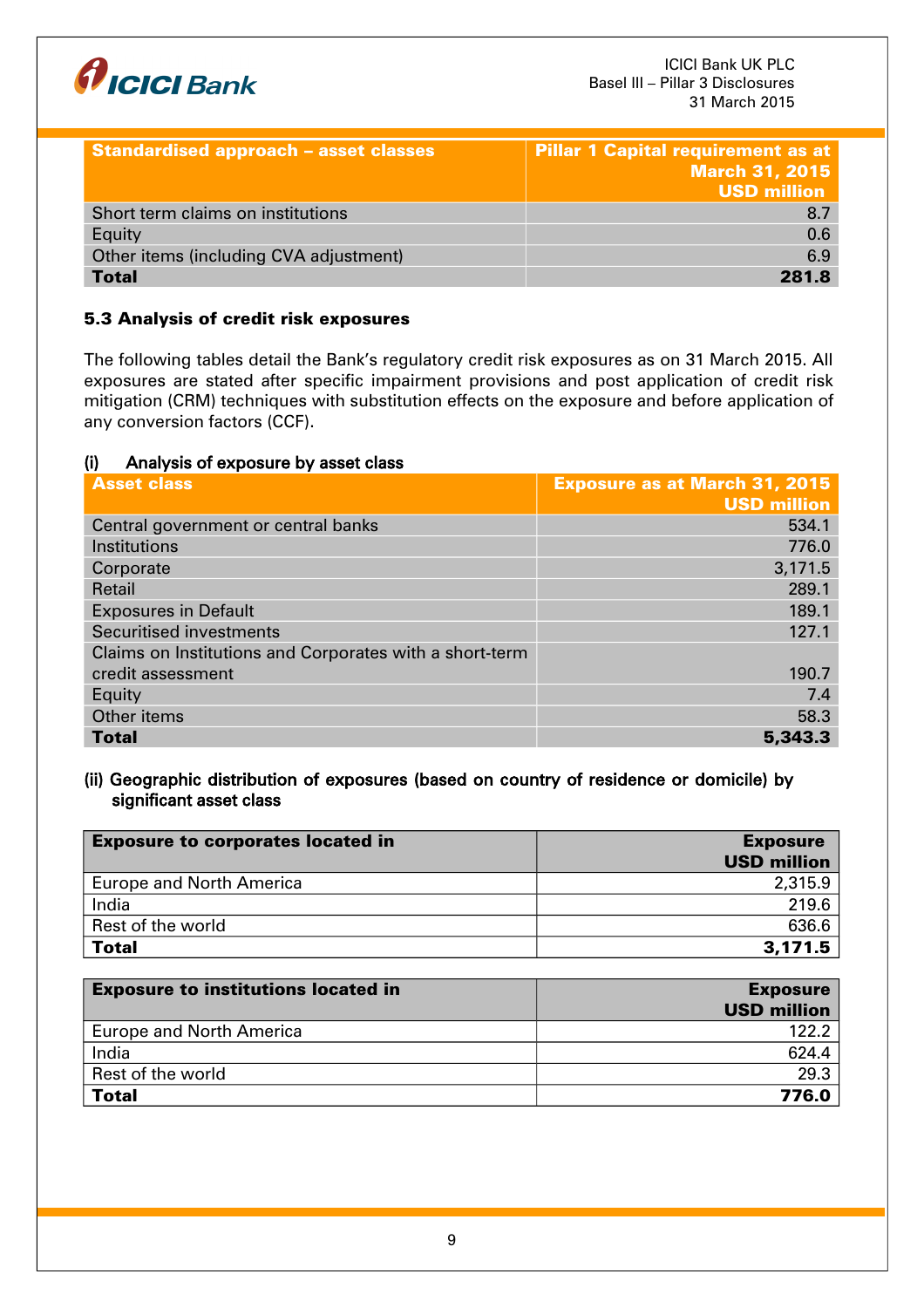

| <b>Exposure to institutions and corporates with a</b> | <b>Exposure</b>    |
|-------------------------------------------------------|--------------------|
| short-term credit assessment located in               | <b>USD million</b> |
| <b>Europe and North America</b>                       | 80.1               |
| India                                                 | 103.1              |
| Rest of the world                                     | 74                 |
| <b>Total</b>                                          | 190.7              |

| <b>Exposure in default by country of risk</b> | <b>Exposure</b><br><b>USD million</b> |
|-----------------------------------------------|---------------------------------------|
| <b>Europe and North America</b>               | 82.6                                  |
| India                                         | 24.                                   |
| Rest of the world                             | 82.5                                  |
| <b>Total</b>                                  | 189.1                                 |

All exposures to central government and central banks are in Europe and North America. All exposures to securitised investments are to issuers in Europe.

## (iii) Residual maturity breakdown of exposures by significant asset class

| <b>Exposure to central government or central</b><br>banks with maturity of | <b>Exposure value</b><br><b>USD million</b> |
|----------------------------------------------------------------------------|---------------------------------------------|
| Over 5 years                                                               |                                             |
| 5 years or less but over 1 year                                            | 5.0                                         |
| 1 year or less but over 3 months                                           | 55.0                                        |
| 3 months or less                                                           | 474.2                                       |
| <b>Total</b>                                                               | 534.1                                       |

| <b>Exposure to corporates with maturity of</b> | <b>Exposure value</b><br><b>USD million</b> |
|------------------------------------------------|---------------------------------------------|
| Over 5 years                                   | 522.5                                       |
| 5 years or less but over 1 year                | 1,321.7                                     |
| 1 year or less but over 3 months               | 539.4                                       |
| 3 months or less                               | 788.0                                       |
| <b>Total</b>                                   | 3,171.5                                     |

| <b>Exposure to institutions with maturity of</b> | <b>Exposure</b><br><b>USD million</b> |
|--------------------------------------------------|---------------------------------------|
| Over 5 years                                     | 34.3                                  |
| 5 years or less but over 1 year                  | 405.9                                 |
| 1 year or less but over 3 months                 | 246.4                                 |
| 3 months or less                                 | 89.3                                  |
| <b>Total</b>                                     | 776.0                                 |

| <b>Exposure to securitised investments with</b><br>maturity of | <b>Exposure value</b><br><b>USD million</b> |
|----------------------------------------------------------------|---------------------------------------------|
| Over 5 years                                                   | 127 1                                       |
| Total                                                          | 127.1                                       |
|                                                                |                                             |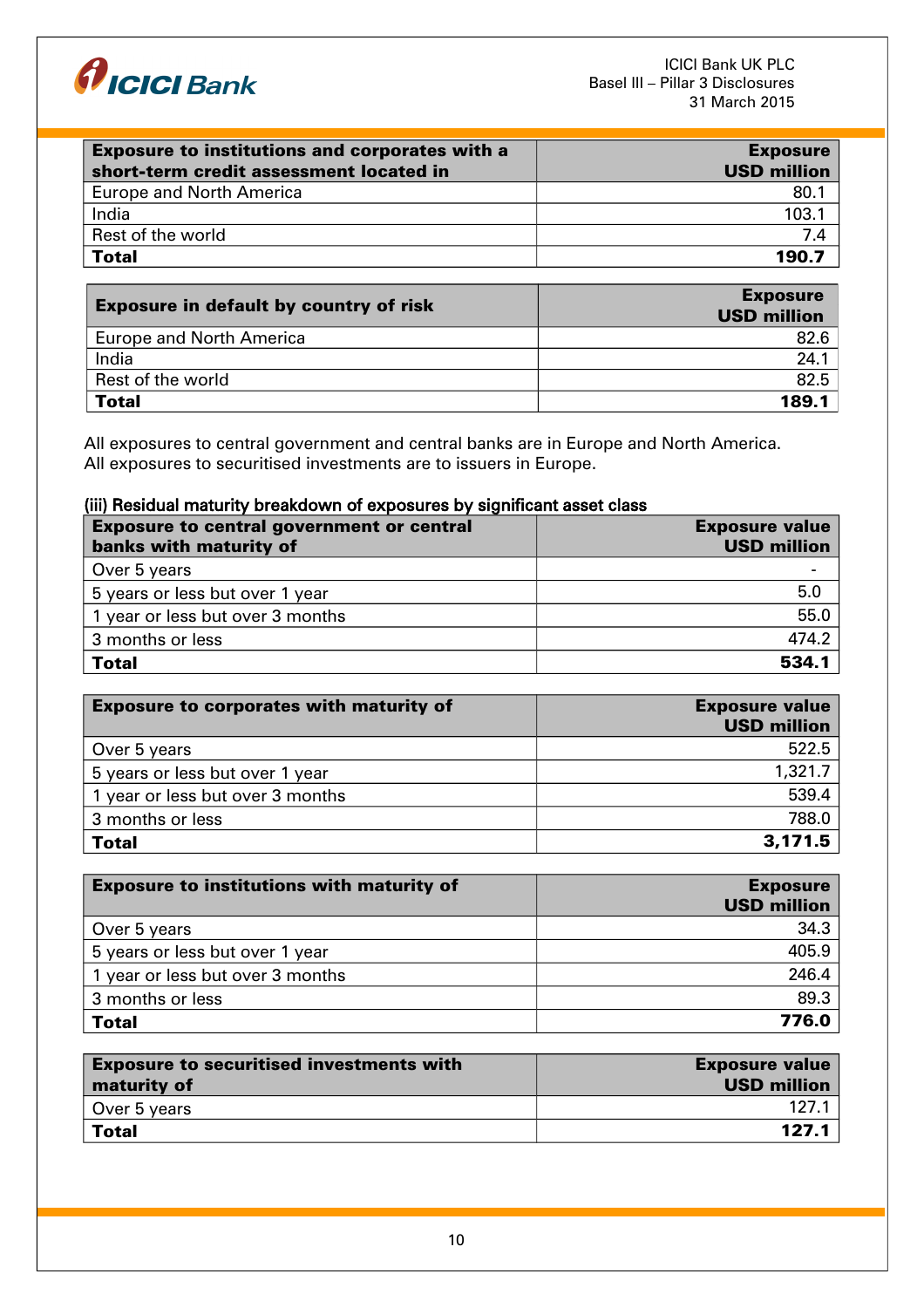

| <b>Exposure to Retail clients with maturity of</b> | <b>Exposure value</b><br><b>USD million</b> |
|----------------------------------------------------|---------------------------------------------|
| 5 years or less but over 1 year                    | 289.0                                       |
| 3 months or less                                   |                                             |
| Total                                              | 289.0                                       |

| <b>Exposures in default with maturity of</b> | <b>Exposure value</b><br><b>USD million</b> |
|----------------------------------------------|---------------------------------------------|
| Over 5 years                                 | 118.9                                       |
| 5 years or less but over 1 year              | 61.6                                        |
| 1 year or less but over 3 months             | 8.7                                         |
| 3 months or less                             |                                             |
| <b>Total</b>                                 | 189.1                                       |

The maturity of exposures is shown on a contractual basis and does not take into account any instalments receivable over the life of the exposure. Hence the actual maturity may be different.

## 5.4 Analysis of credit risk exposures as per CQS

The Bank uses external credit assessments provided by Moody's, Standard & Poor's and Fitch. These are all recognised by the PRA as eligible external credit assessment institutions (ECAI) for the purpose of calculating credit risk requirements under the standardised approach.

The following table details the ECAIs used for the standardised credit risk exposure classes.

| <b>Asset class</b>                  | <b>ECAI</b>                       |
|-------------------------------------|-----------------------------------|
| Central government or central banks | Standard & Poor's, Moody's, Fitch |
| <i><u><b>Institutions</b></u></i>   | Standard & Poor's, Moody's, Fitch |
| Corporate                           | Standard & Poor's, Moody's, Fitch |
| Securitised investments             | Standard & Poor's, Moody's, Fitch |

The mapping of the CQS to the ratings of eligible ECAIs is available at:

[http://www.bankofengland.co.uk/publications/Documents/other/pra/policy/2013/ecaisstandardi](http://www.bankofengland.co.uk/publications/Documents/other/pra/policy/2013/ecaisstandardised.pdf) [sed.pdf](http://www.bankofengland.co.uk/publications/Documents/other/pra/policy/2013/ecaisstandardised.pdf) <http://www.bankofengland.co.uk/pra/Documents/publications/ss/2013/ss913.pdf>

The following tables detail the standardised credit risk exposures by credit quality steps (CQS) for significant asset classes. All exposures are stated after specific impairment provisions and post application of credit risk mitigation (CRM) techniques with substitution effects on the exposure and before application of any conversion factors (CCF).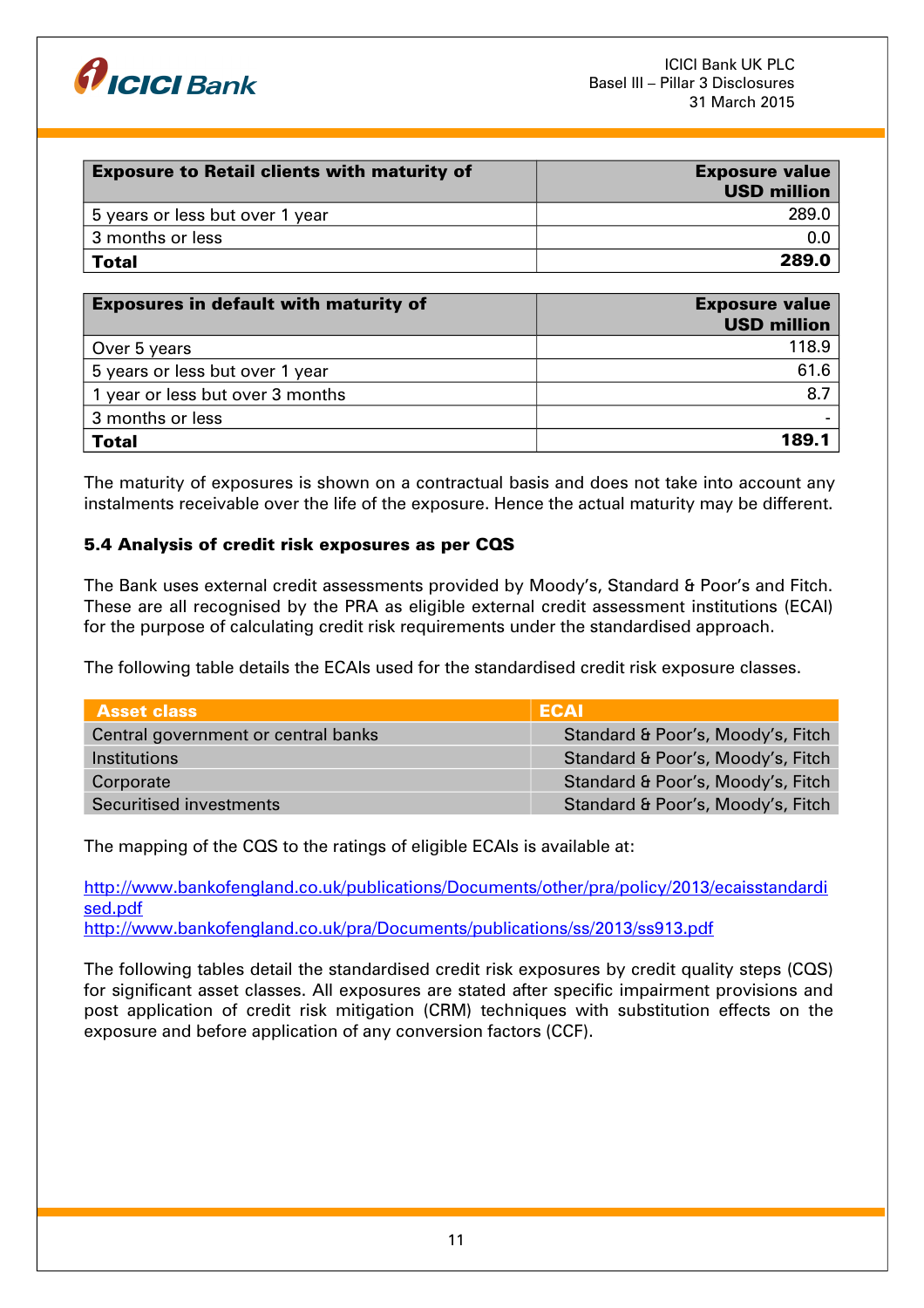

| <b>CQS for corporate exposure</b> | <b>Risk weight</b><br>$\frac{0}{0}$ | <b>Exposure</b><br><b>USD million</b> |
|-----------------------------------|-------------------------------------|---------------------------------------|
|                                   | 20%                                 |                                       |
| $\overline{2}$                    | 50%                                 | 397.2                                 |
| 3                                 | 100%                                | 176.3                                 |
| 4                                 | 100%                                | 348.3                                 |
| 5                                 | 150%                                | 80.4                                  |
| 6                                 | 150%                                |                                       |
| Unrated                           | 100%                                | 2,169.3                               |
| Unrated - Past due                | 100%                                | 51.4                                  |
| Unrated - Past due                | 150%                                | 137.7                                 |
| <b>Total</b>                      |                                     | 3,360.7                               |

| <b>CQS</b> for institutional | <b>Risk weight</b>       |                 |       |                          |              |
|------------------------------|--------------------------|-----------------|-------|--------------------------|--------------|
| exposure                     | 20%                      | 50%             | 100%  | 150%                     | <b>Total</b> |
|                              | 43.0                     | $\blacksquare$  | $\,$  | $\overline{\phantom{a}}$ | 43.0         |
| 2                            | 2.0                      | 60.5            |       | $\overline{\phantom{0}}$ | 62.5         |
| 3                            | -                        | 537.8           | $\,$  | $\qquad \qquad$          | 537.8        |
| 4                            | $\overline{\phantom{a}}$ | $\qquad \qquad$ | 18.4  | $\blacksquare$           | 18.4         |
| 5                            | $\overline{\phantom{a}}$ | $\blacksquare$  | 9.1   | -                        | 9.1          |
| 6                            | $\overline{\phantom{a}}$ |                 |       | $\overline{\phantom{0}}$ |              |
| Unrated                      | 3.4                      | 8.0             | 93.8  | $\overline{\phantom{a}}$ | 105.2        |
| <b>Total</b>                 | 48.4                     | 598.0           | 129.6 | 0.0                      | 776.0        |

The above table includes institutional exposures with residual maturities of less than three months, greater than three months and exposures to unrated institutions.

| <b>CQS</b> for institutional and corporate<br>exposure with short term credit<br>assessment | <b>Risk weight</b><br>$\frac{0}{0}$ | <b>Exposure</b><br><b>USD million</b> |
|---------------------------------------------------------------------------------------------|-------------------------------------|---------------------------------------|
|                                                                                             | 20%                                 | 59.5                                  |
|                                                                                             | 50%                                 | 26.9                                  |
| 3                                                                                           | 100%                                | 102.8                                 |
| 4                                                                                           | 150%                                | 1.3                                   |
| 5                                                                                           | 150%                                |                                       |
| 6                                                                                           | 150%                                |                                       |
| <b>Total</b>                                                                                |                                     | 190.7                                 |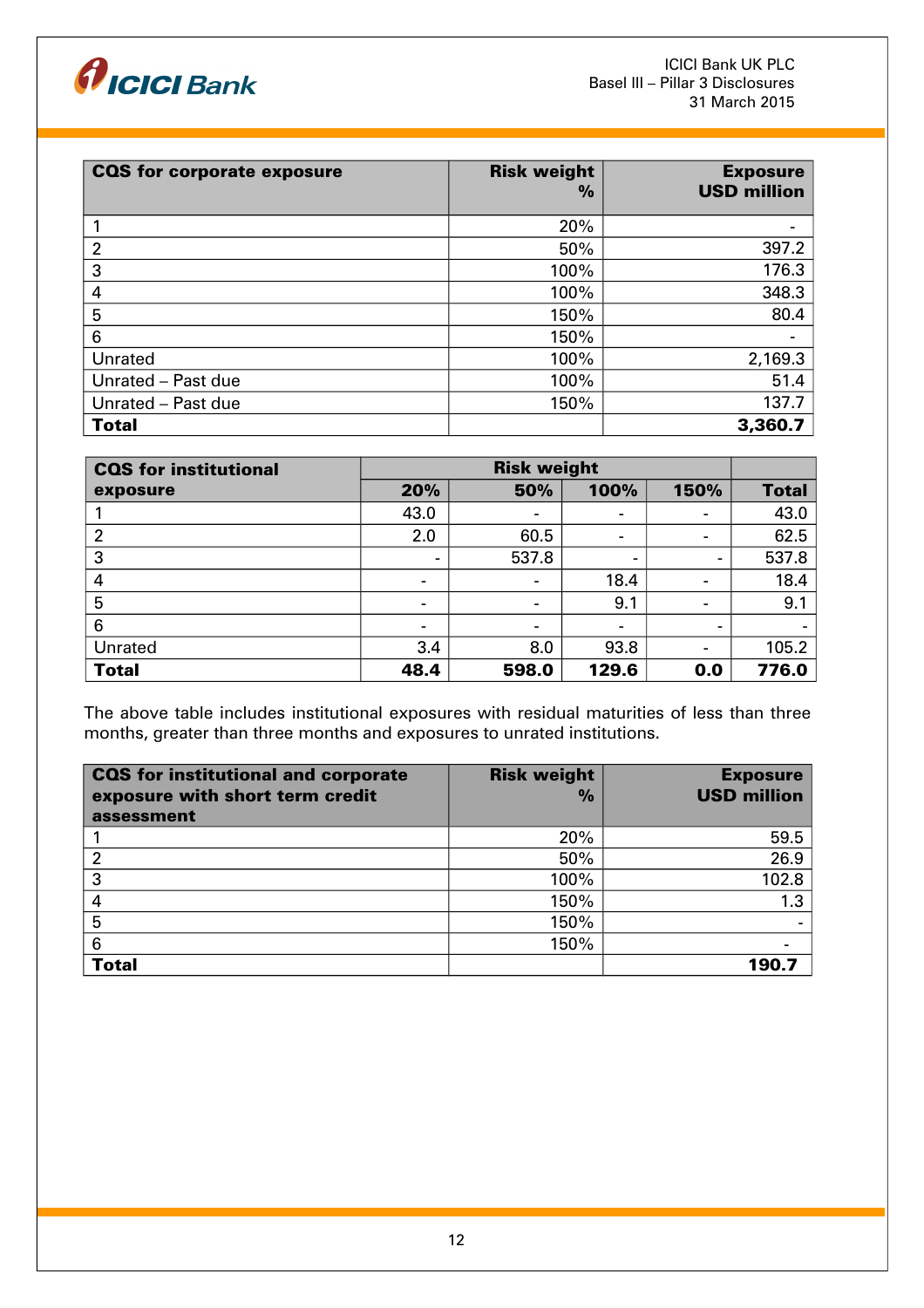

| <b>CQS</b> for securitised investments | <b>Risk weight</b><br>$\frac{9}{6}$ | <b>Exposure</b><br><b>USD million</b> |
|----------------------------------------|-------------------------------------|---------------------------------------|
|                                        | 20%                                 | 35.5                                  |
| 2                                      | 50%                                 | 31.9                                  |
| 3                                      | 100%                                | 59.7                                  |
| 4                                      | 350%                                |                                       |
| 5                                      | 1250%                               |                                       |
| 6                                      | 1250%                               |                                       |
| <b>Total</b>                           |                                     | 127.1                                 |

| <b>CQS for central government or central</b><br><b>banks</b> | <b>Risk weight</b><br>$\frac{1}{2}$ | <b>Exposure</b><br><b>USD million</b> |
|--------------------------------------------------------------|-------------------------------------|---------------------------------------|
|                                                              | $0\%$                               | 534.1                                 |
| Total                                                        |                                     | 534.1                                 |

| <b>CQS for Retail</b> <sup>6</sup> exposures | <b>Risk weight</b><br>$\frac{1}{2}$ | <b>Exposure</b><br><b>USD million</b> |
|----------------------------------------------|-------------------------------------|---------------------------------------|
| Unrated                                      | 100%                                | 289.                                  |
| <b>Total</b>                                 |                                     | 289.1                                 |

Fixed assets and other assets attract a risk weight of 100%. Deferred tax assets are risk weighted at 250%.

#### 5.5 Exposures to equities in the non-trading book

The Bank has exposure to equities in the non-trading book as of 31 March, 2015.

| <b>CQS for Equity</b> | <b>Risk weight</b> | <b>Exposure</b>    |
|-----------------------|--------------------|--------------------|
|                       | $\frac{0}{0}$      | <b>USD million</b> |
| Corporate             | 100%               |                    |
| Institution           | 100%               |                    |
| <b>Total</b>          |                    | 7.5                |

#### 5.6 Counterparty credit risk

Counterparty credit risk (CCR) in the context of this disclosure is the risk that the counterparty to a derivative transaction posted to either the Banking Book or Trading Book could default before the final settlement of the transaction's cash flows.

The Bank measures the exposure value for derivative transactions using the Mark to market method as specified in Article 274 of CRR guidelines. For calculation of exposure value, the Bank calculates the current replacement cost based on sum of market values of only those contracts where the market value is positive for the Bank.

The Bank currently does not take any position with trading intent, but certain transactions may be classified as trading based on the applicable accounting guidelines. The Bank's trading book

<span id="page-12-0"></span> $6$  The exposures are secured by deposits held as collateral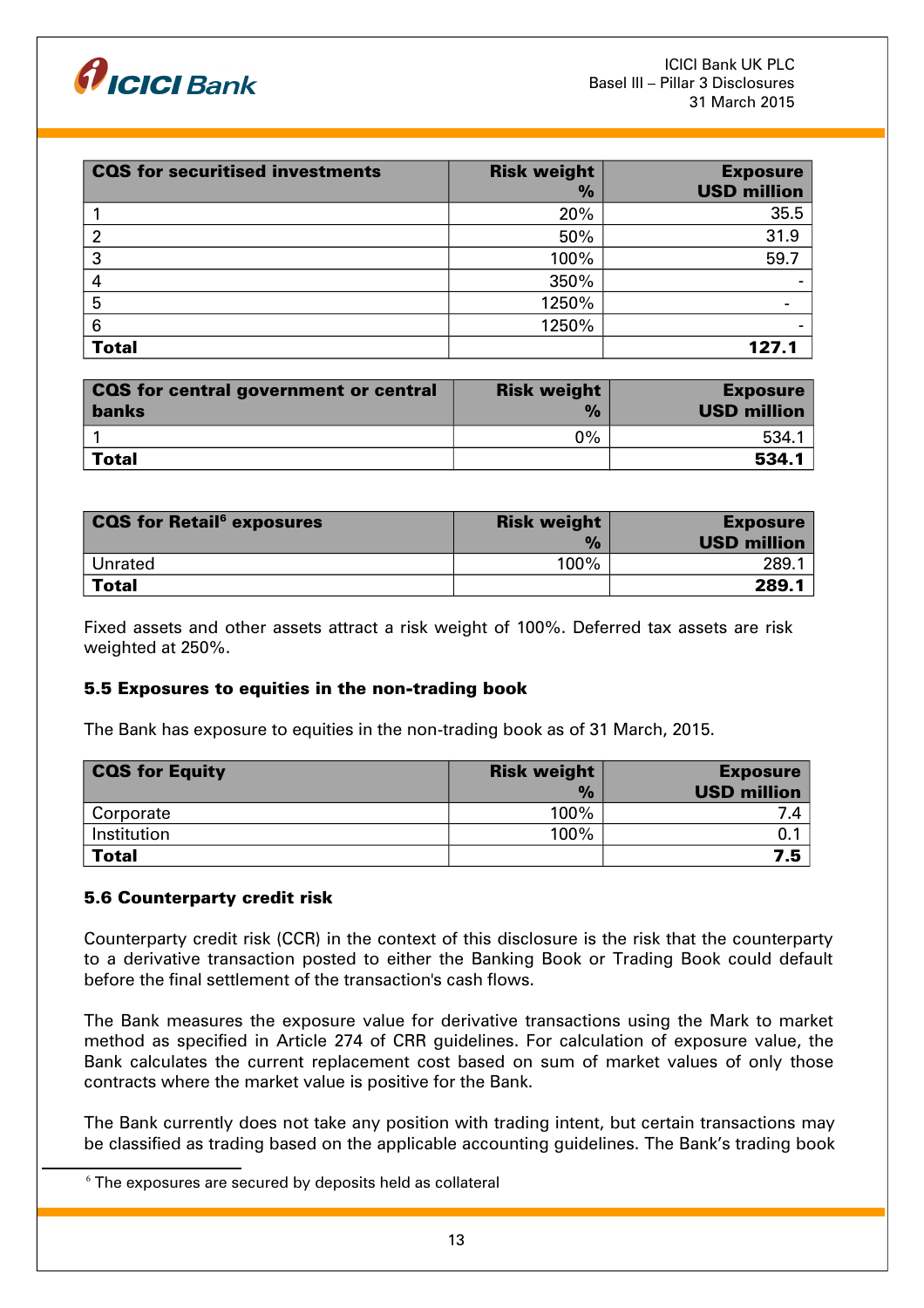

(as per accounting classification) includes the foreign exchange (FX) & derivative transactions entered on behalf of the clients. These transactions are covered by the Bank on a back to back basis. In addition, trading book also includes the ineffective hedges based on their accounting treatment and certain FX swaps entered into by the Bank to cover its interest and FX risk.

As at 31 March 2015, the notional principal values of the derivative instruments along with the gross positive and gross negative fair value were:

|                         |                                                           |                                                       |                                                      | <b>USD million</b>                                   |
|-------------------------|-----------------------------------------------------------|-------------------------------------------------------|------------------------------------------------------|------------------------------------------------------|
| <b>Instrument</b>       | <b>Non-Trading</b><br><b>Notional</b><br><b>Principal</b> | <b>Trading</b><br><b>Notional</b><br><b>Principal</b> | <b>Gross</b><br><b>Positive</b><br><b>Fair value</b> | <b>Gross</b><br><b>Negative</b><br><b>Fair value</b> |
| Exchange rate contracts | 545.8                                                     | 1,559.1                                               | 29.0                                                 | 87.8                                                 |
| Interest rate contracts | 838.6                                                     | 546.2                                                 | 24.2                                                 | 12.0                                                 |

The following table details the counterparty credit risk exposure calculation:

|                                           | <b>Exposure</b>    |
|-------------------------------------------|--------------------|
|                                           | <b>USD million</b> |
| Gross positive fair value of contracts    | 53.2               |
| Potential credit exposure                 | 52.3               |
| <b>Counterparty credit risk exposures</b> | 105.5              |

The Bank also provides counterparty credit risk on its Securities Financing Transactions (SFT). The exposure on account of such SFTs was USD 64.3 million

# 5.7 Credit Value Adjustment (CVA)

The Bank has computed the Credit Value Adjustment (CVA) and Debit Value Adjustment (DVA) on the outstanding MTM of the derivative portfolio, which amounted to USD 87K (post tax USD 69K) and USD 130K (post tax USD 103K) respectively. The CVA and DVA have been computed based on ALCO approved internal guidelines as follows:

CVA/DVA= Exposure x Probability of Default (PD) x Loss Given Default (LGD)

The PD has been adjusted for residual life of the derivative and a LGD of 45% has been used for computation of CVA/DVA computation. In addition to this, the Bank calculates the capital requirement for CVA risk as per the CRR guidelines.

The Pillar 1 capital requirement for CVA as at March 31, 2015 was USD 2.3 million.

# 5.8 Additional Valuation Adjustment (AVA)

To ensure that the valuation of the Bank's fair valued assets and liabilities achieves an appropriate degree of certainty, AVA has been calculated on the sum of the absolute value of its total fair valued assets and liabilities except the position held in Global Market Group (GMG). The calculation of AVA is as per the final draft regulatory technical standards (RTS) on prudent valuation adjustment published by EBA on March 31, 2014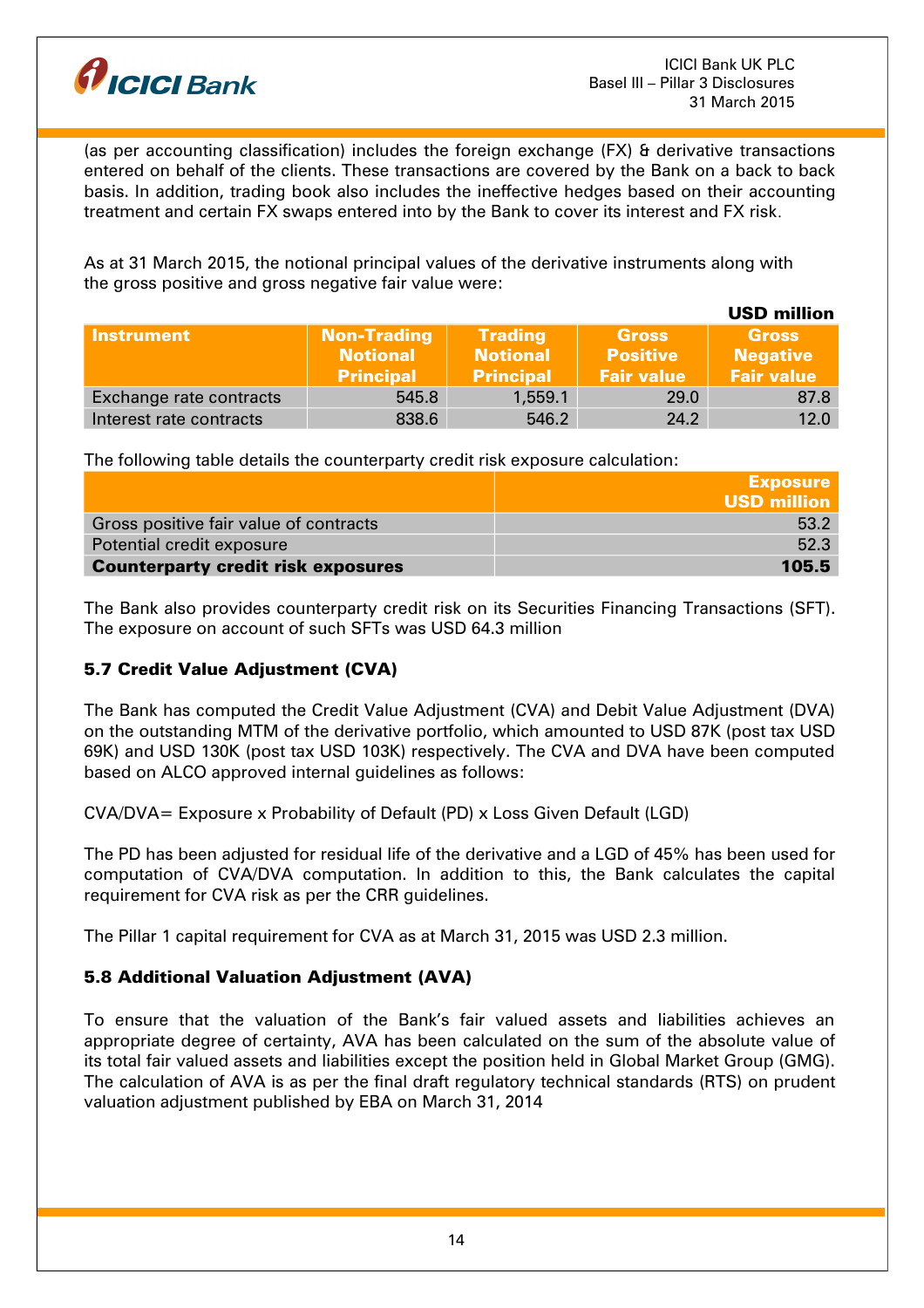

## 5.8 Credit risk and dilution risk

#### Loan impairment provisions

The Bank regularly reviews its loan portfolio to assess for impairment. Provisions are established to recognise incurred losses in the loan portfolio carried at amortised cost. In determining whether an impairment has occurred at the balance sheet date, the Bank assesses if there is objective evidence of impairment as a result of one or more events that occurred after the initial recognition of the asset (a 'loss event') and that loss event (or events) has an impact on the estimated future cash flows of the financial asset or group of financial assets that can be reliably estimated. It may not be possible to identify a single, discrete event that caused the impairment rather the combined effect of several events may have caused the impairment.

In accordance with the guidelines of FRS 26, an impairment loss for financial assets measured at amortized cost is the difference between the asset's carrying amount and the present value of the estimated future cash flows discounted at the asset's original effective interest rate. The estimated future cash flows take into account only the credit losses that have been incurred at the time of the impairment loss calculation. In case the expected cash flows are not available, the breakup value of security/collateral for respective facilities under watch is calculated in accordance with the Bank's collateral valuation policy. In line with accounting guidelines, the Bank recognises an impairment loss equal to the best estimate within the range of reasonably possibly outcomes, taking into account all relevant information available about conditions existing at the end of the reporting period.

Collectively assessed impairment allowances cover credit losses inherent in portfolios with similar economic characteristics, when there is objective evidence to suggest that they contain impaired claims, but, the individual impaired items cannot yet be identified. In assessing the need for collective impairment allowances, management considers factors such as historical loss trends, credit quality of the portfolio, portfolio size, concentrations, and economic factors. The aggregate amount of specific and collective provisions is intended to be sufficient to absorb estimated credit losses generated in the loan portfolio. The Bank has followed FRS 26 guidelines for defining its collective impairment policy wherein the provisioning is determined by the extent of the underlying credit risk in the portfolio of the Bank. This is also the direction provided by the Basel Accord. The exposures that are individually assessed for impairment and for which an impairment loss is or continues to be recognised, are not included in the collective assessment of impairment. In line with market practice, the Bank has been using a representative set of Probability of Default (PD)/Loss Given Default (LGD) data to determine the extent of provisioning required to be made by the Bank in respect of its performing loan portfolio on a collective basis. The aggregate provisioning requirement is arrived at by multiplying the outstanding amounts under each portfolio type (internally rated and externally rated exposures) on the relevant date with the corresponding PD and LGD.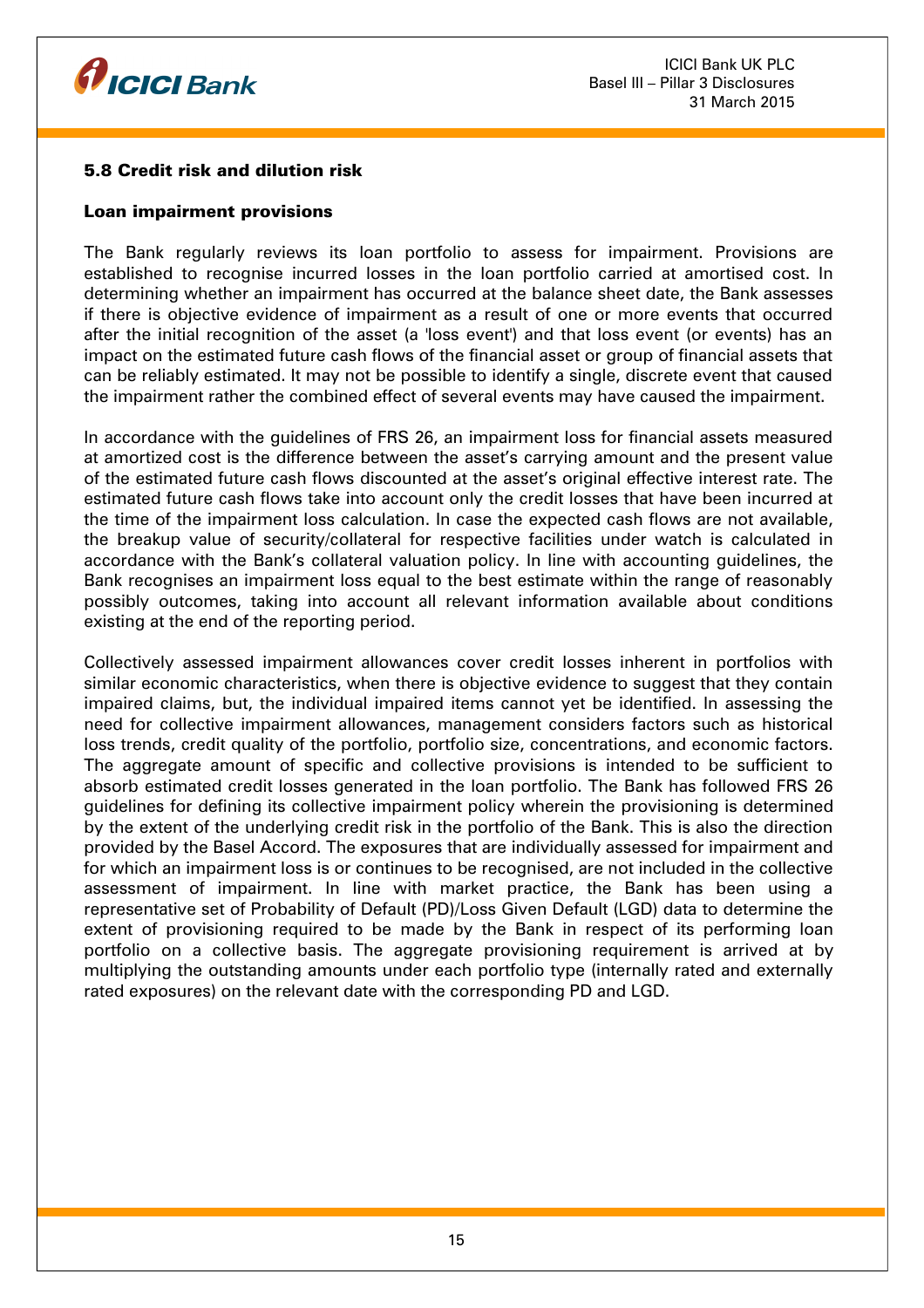

#### The following table shows movement in loan impairment allowances:

|                                  |                                                     |                                                     | <b>USD million</b> |
|----------------------------------|-----------------------------------------------------|-----------------------------------------------------|--------------------|
| <b>Particulars</b>               | <b>Specific</b><br>impairment<br>allowance <b>b</b> | <b>Collective</b><br><b>impairment</b><br>allowance | <b>Total</b>       |
| <b>Opening Balance</b>           | 52.7                                                | 8.5                                                 | 61.2               |
| Write-offs                       | (35.4)                                              | 0.0                                                 | (35.4)             |
| Recovery                         | 0.0                                                 | 0.0                                                 | 0.0                |
| <b>Charge to P&amp;L Account</b> | 34.2                                                | 1.1                                                 | 35.3               |
| <b>Closing balance</b>           | 51.4                                                | 9.6                                                 | 61.0               |

Further information on the past due and impaired assets is provided in the Annual Report for the year ended March 31, 2015.

#### Impairment of available for sale financial assets

The Bank regularly reviews its available for sale securities portfolio to assess for impairment. The Bank considers all available evidence, including observable market data or information about events specifically relating to the securities which may result in a shortfall in recovery of future cash flows. These events may include a significant financial difficulty of the issuer, a breach of contract such as a default, bankruptcy or other financial reorganisation, or the disappearance of an active market for the debt security because of financial difficulties relating to the issuer, information about the issuer's liquidity, business and financial risk exposures, level of and trends in default for similar financial assets, national and local economic conditions. Once impairment has been identified, the amount of impairment is measured based on the difference between the acquisition cost (net of any principal repayment and amortisation) and current fair value, less any impairment loss previously recognised in profit or loss. A significant or prolonged decline in the fair value of an available for sale equity investment below its cost is evidence of impairment considered by the Bank.

The following table shows movement in impairment allowances for impaired AFS securities:

|                        | <b>USD million</b>            |
|------------------------|-------------------------------|
| <b>AFS</b> securities  | Specific impairment allowance |
| <b>Opening Balance</b> | 34.6                          |
| Charge to P&L Account  | 13.5                          |
| Reversal on sale       | $-3.9$                        |
| <b>Closing balance</b> | 44.2                          |

The Bank's impaired AFS securities include equity investment only. Additional information on the Bank's accounting policies, analysis of overdue and impaired exposures and valuation methodologies is provided in the Annual Report for the year ended March 31, 2015.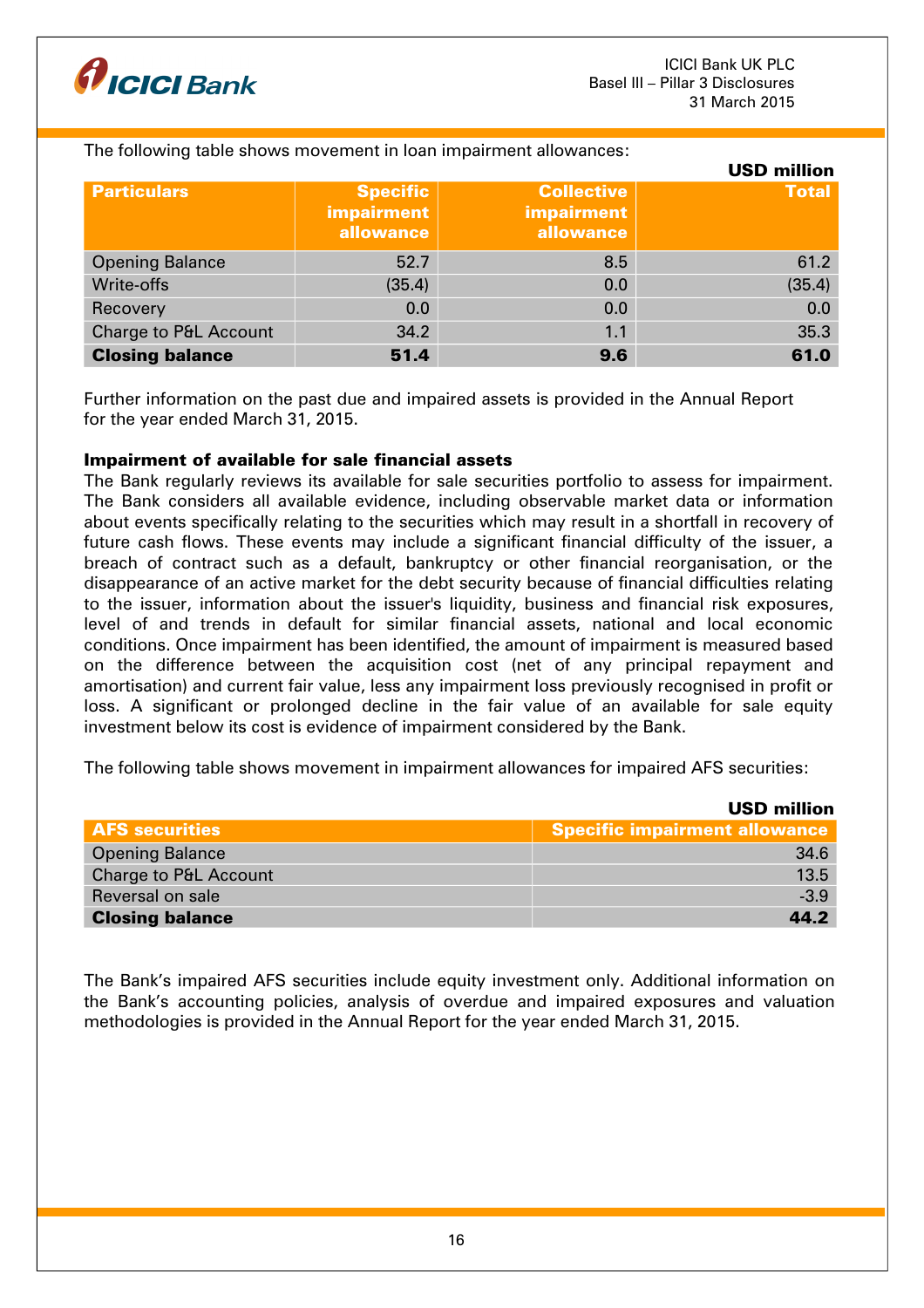

# 6. Market Risk

Market risk is the possibility of loss arising from changes in the value of a financial instrument as a result of changes in market variables such as interest rates, exchange rates, credit spreads and other asset prices. The Bank's key policies for managing market risk as approved by the Board Risk Committee (BRC) are:

- Treasury policy manual and mandate (TPMM) which also includes the trading book policy statement (TBPS)
- Valuation Policy, Model Validation Policy and Independent Price Verification Policy

These policies are designed to ensure that transactions in securities, foreign exchange and derivatives are conducted in accordance with sound and acceptable business practices as well as regulatory guidelines and laws governing such transactions. The policies are reviewed periodically to take into account changed business requirements, the economic environment and revised policy guidelines.

The key market risks to which the Bank is exposed relate to:

- Interest rate risk Interest rate risk is defined as the risk of loss which the Bank will incur as a result of an increase or decrease in interest rates. Interest income/expense from interest sensitive assets and liabilities are impacted by changes in interest rates. The overall value of the investment portfolio, the underlying value of the Bank's other assets, its liabilities, and off balance sheet (OBS) instruments are also impacted due to changes in interest rates because the present value of future cash flows changes when interest rates change.
- Forex risk This risk arises due to positions in non-dollar denominated currencies, which in turn arise from assets and liabilities in those currencies. Foreign exchange risk is managed within the Treasury function in accordance with approved position limits. The Net overnight open position (NOOP) of the Bank at March 31, 2015 was USD 6.8 million. The Bank has not provided any capital on its net open exchange exposures because the open position was less than 2% of the total own funds of the Bank (Article 351 of the CRR)
- Equity Risk Equity price risk arises due to the volatility of price movements on the Bank's investment in equity shares and convertibles. Threshold triggers are defined for falls in the values of equity investments and an escalation framework is in place. The value of the Bank's equity investments at March 31, 2015 was USD 7.4 million and the option value of convertibles was USD 5.4 million.

The Bank enters into various financial instruments as principal to manage balance sheet interest rate and foreign exchange rate risk. These mainly include interest rate swaps and exchange rate related contracts. The Bank uses derivatives to mitigate interest rate risk. Hedge accounting is applied to derivatives and hedged items when the criteria under FRS 26 have been met. For qualifying hedges, the fair value changes of the derivative are substantially matched by corresponding fair value changes of the hedged item, both of which are recognised in profit and loss. As detailed in section 5.6, the Bank currently does not take any position with trading intent, but certain transactions may be classified as trading based on the applicable accounting guidelines.

The Bank has devised various risk metrics for different products and investments. These risk metrics are measured and reported to senior management by the Bank's independent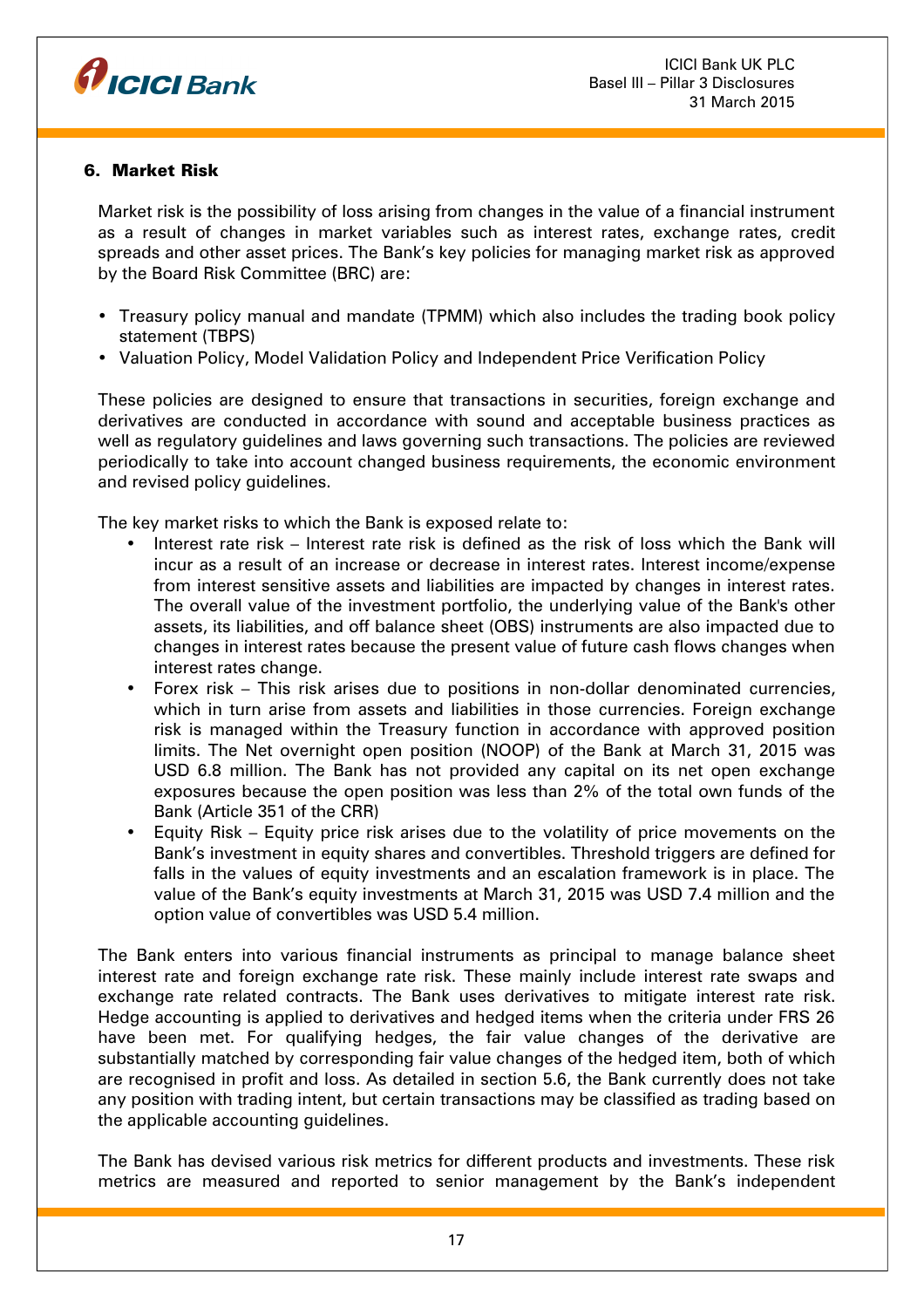

Treasury Control & Services Group (TCSG). Some of the risk metrics adopted by the Bank for monitoring its risks are value-at-risk (VaR), duration of equity (DoE), price value of basis point (PV01) and stop loss amongst others. The risk appetite of the Bank includes limits for these risk metrics.

VaR is calculated using a parametric approach at a 99% confidence level over a one day holding period. The total VAR for the Bank's trading book portfolio as at March 31, 2015 was USD 0.11 million. The maximum, average and minimum VAR during the year for the trading book portfolio was USD 0.16 million, USD 0.08 million and USD 0.04 million respectively.

In order to manage its interest rate risk in its banking book, the Bank has sets out various measurement process including use of re-pricing gap reports and estimation of the sensitivity of the NII to a range of interest rate change scenarios including a scenario of 200 basis points parallel movement in the yield curve (defined as - Earnings at Risk (EaR). The impact of an increase in interest rates on the Bank's net interest income as at March 31, 2015, assuming a parallel shift in the yield curve, has been set out in the following table:

|                 | <b>Equivalent in USD million</b>                                |            |  |
|-----------------|-----------------------------------------------------------------|------------|--|
| <b>Currency</b> | <b>Impact on net interest income</b>                            |            |  |
|                 | <b>Increase in interest rates</b><br>Increase in interest rates |            |  |
|                 | by $100$ bps                                                    | by 200 bps |  |
| <b>EUR</b>      | 1.64                                                            | 3.28       |  |
| <b>USD</b>      | 4.26                                                            | 8.52       |  |
| <b>GBP</b>      | 2.46                                                            | 4.92       |  |
| <b>Others</b>   | (0.12)                                                          | (0.24)     |  |
| <b>Total</b>    | 8.24                                                            | 16.48      |  |

The Bank also uses Duration of Equity ("DoE") as an all-encompassing measure, which takes into consideration duration and value of both assets and liabilities. DoE is a measure of interest rate sensitivity, which indicates the change in the market value of equity due to 1.0  $\%$ change in interest rates. Currently, a limit of  $+/$ -5.0 has been prescribed for DoE.

Further, in case of adverse movement of interest rate there may be some unrealised mark to market (MTM) impact on investment portfolio. The impact of an increase in interest rates on fixed income (fixed and floating rate) investments as at 31 March 2015, (broken down by currency) assuming a parallel shift in yield curve, has been set out in the following table:

|                 | <b>Equivalent in USD million</b>           |                                                   |  |
|-----------------|--------------------------------------------|---------------------------------------------------|--|
| <b>Currency</b> | <b>Impact on reserves</b>                  |                                                   |  |
|                 | Increase in interest rates<br>by $100$ bps | <b>Increase in interest rates</b><br>by $200$ bps |  |
| <b>EUR</b>      | 0.05                                       | 0.10                                              |  |
| <b>USD</b>      | 4.35                                       | 8.70                                              |  |
| <b>GBP</b>      | 0.05                                       | 0.11                                              |  |
| <b>Others</b>   | 0.00                                       | 0.00                                              |  |
| <b>Total</b>    | 4.45                                       | 8.90                                              |  |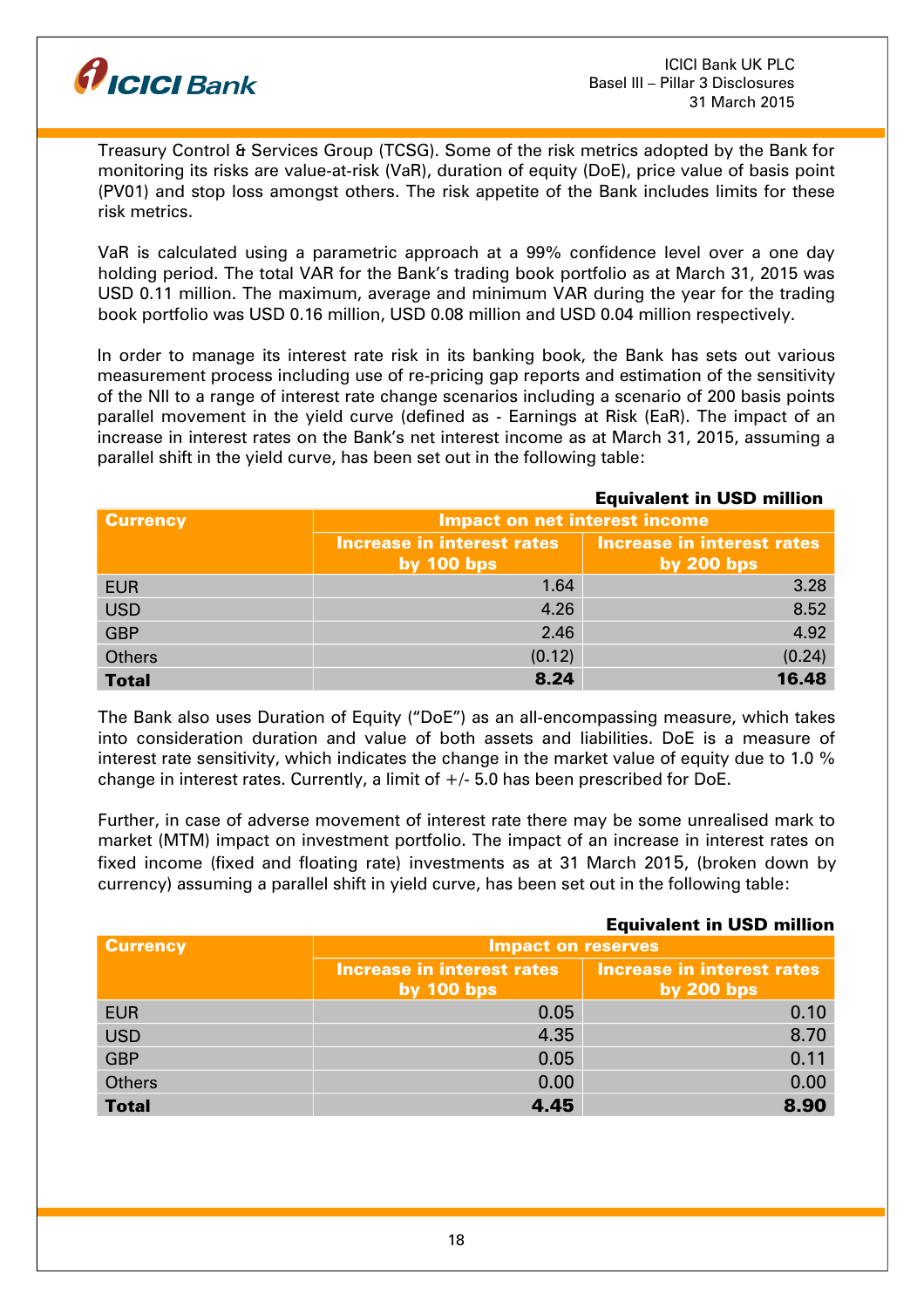

# 7. Operational risk

Operational risk is the risk of loss resulting from inadequate or failed internal processes, people, and systems or from external events. 'Compliance and legal' risk which is defined as the risk that arises from a failure or inability to comply with the laws, regulations or voluntary codes applicable to the financial services industry and 'conduct' risk, which includes risks arising from unfair treatment and delivering inappropriate outcomes to its customers, are also considered within the ambit of operational risk.

The management of operational risk within the Bank is governed by the Operational Risk Management Policy (ORMP) which is reviewed and approved by the Board Risk Committee (BRC) on an annual basis. The Bank has determined and articulated Operational Risk Appetite (ORA) which has been defined as the acceptable maximum level of Operational Risk (OR) that the Bank is willing to accept in pursuit of its business objectives and business plan, taking into account of its stakeholders as well as regulatory requirements. It has been expressed both in quantitative and qualitative terms. The Bank has expressed its ORA as a percentage of a financial parameter of the Bank i.e. operating income and operating expenses based on the average level of losses for the previous years and has also taken into account the existing controls and expected future developments/ initiatives. The Bank has implemented its RCSA approach to identify and ensure effective control of its operational risks.

Detailed guidelines on the Operational Risk Policy is covered in the Annual Report of the Bank for the year ended March 31, 2015

The Bank has adopted the Basic Indicator Approach for the purposes of calculating its operational risk capital charge as per Basel II. The Bank carries out an operational risk scenario analysis and stress testing exercise for assessing the adequacy of the operational risk capital charge. Various operational risk events based on existing and external loss data, risks identified in RCSAs and internal audit reports, have been assessed which are further used to create seven operational risk scenarios. Each of these scenarios is assessed for its probability and financial impact and compared with the operational risk capital charge. The detailed process is mentioned in "quantitative assessment of operational risk drivers" which is reviewed and the results shared with the ORMC and BRC on an annual basis.

The Bank has provided USD 13.0 million of capital towards the operational risk requirements.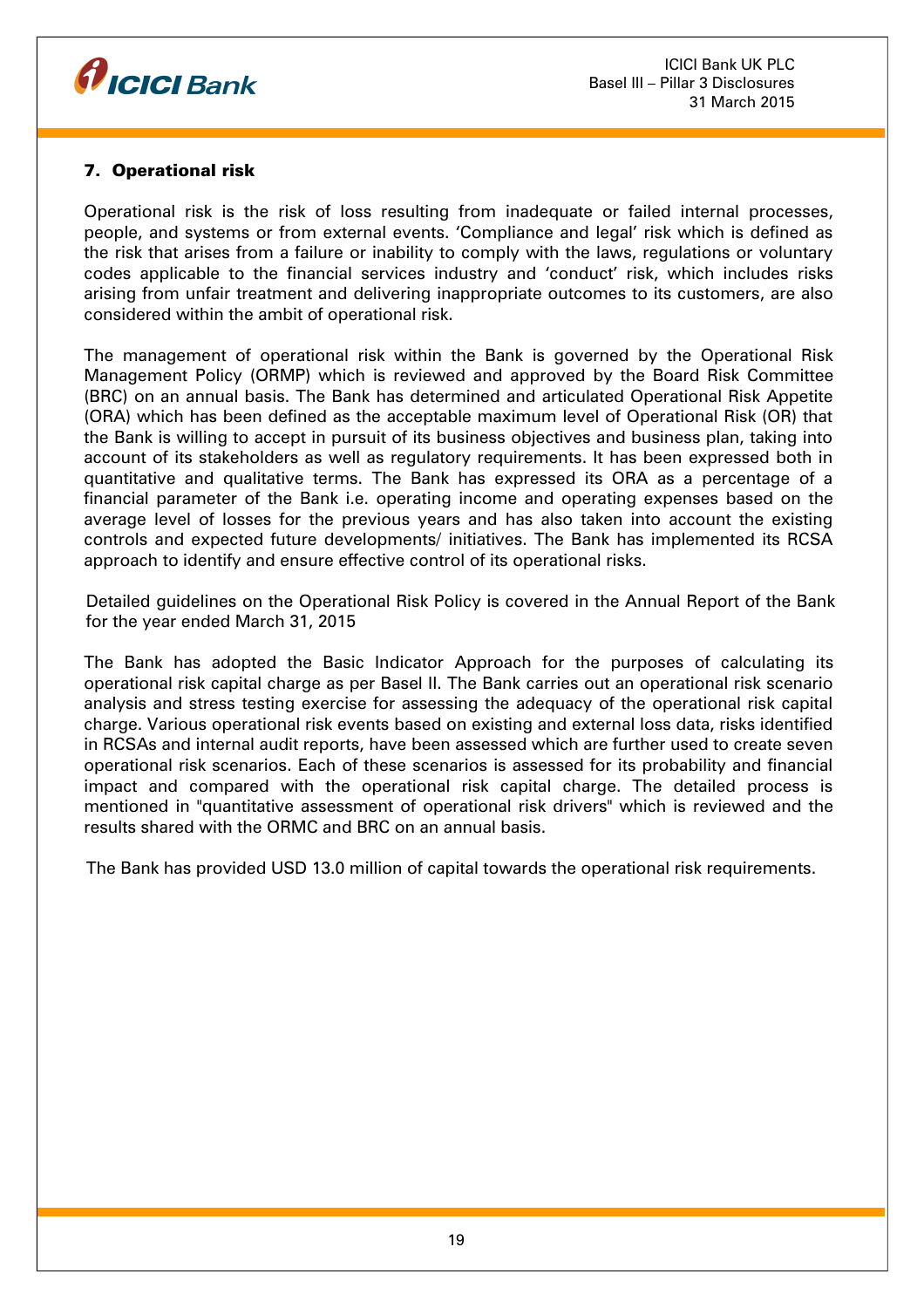

# 8. Liquidity Risk

Liquidity risk arises due to insufficient available cash flows including the potential difficulty of resorting to the financial markets in order to meet payment obligations. The Bank differentiates liquidity risk between funding liquidity risk and market liquidity risk. Funding liquidity risk is the risk that the Bank will not be able to efficiently meet cash flow requirements in a timely manner for its payment obligations including liability repayments, even under adverse conditions, and to fund all investment/lending opportunities, even under adverse conditions. Market liquidity refers to a Bank's ability to execute its transactions and to close out its positions at a fair market price. This may become difficult in certain market conditions either because of the underlying product itself or because of the Bank's own creditworthiness.

The Bank's liquidity risk management philosophy is to be able, even under adverse conditions, to meet all liability repayments on time and to fund all investment opportunities by raising sufficient funds either by increasing liabilities or by converting assets into cash expeditiously and at reasonable cost. The Bank maintains a diversified funding and the Bank also holds unencumbered, high quality liquid assets to protect against stress conditions. The Bank monitors and manages its overall liquidity risk appetite by ensuring that it maintains adequate liquid assets for projected stressed outflows under various scenarios and also ensures that its liquidity gap position is within the approved limit for the various time buckets. This framework is further augmented by defining risk limits for individual liquidity risk drivers. ALCO and BRC review these parameters on monthly and quarterly bases respectively.

The Bank has implemented the PRA's Individual Liquidity Adequacy Assessment (ILAA) framework. The ILAA summarises the level of liquidity required by the Bank to meet UK regulatory requirements and the liquidity commensurate with the risks identified in the Bank's portfolio and strategic plans. The ILAA sets out the framework used to ensure that the Bank maintains sufficient liquidity at all times, including periods of stress. The Bank also has a liquidity contingency plan (LCP) which details the overall approach and actions the Bank would undertake in order to manage the Bank's liquidity position during stressed conditions.

Further information is provided in the Annual Report for the year ended March 31, 2015.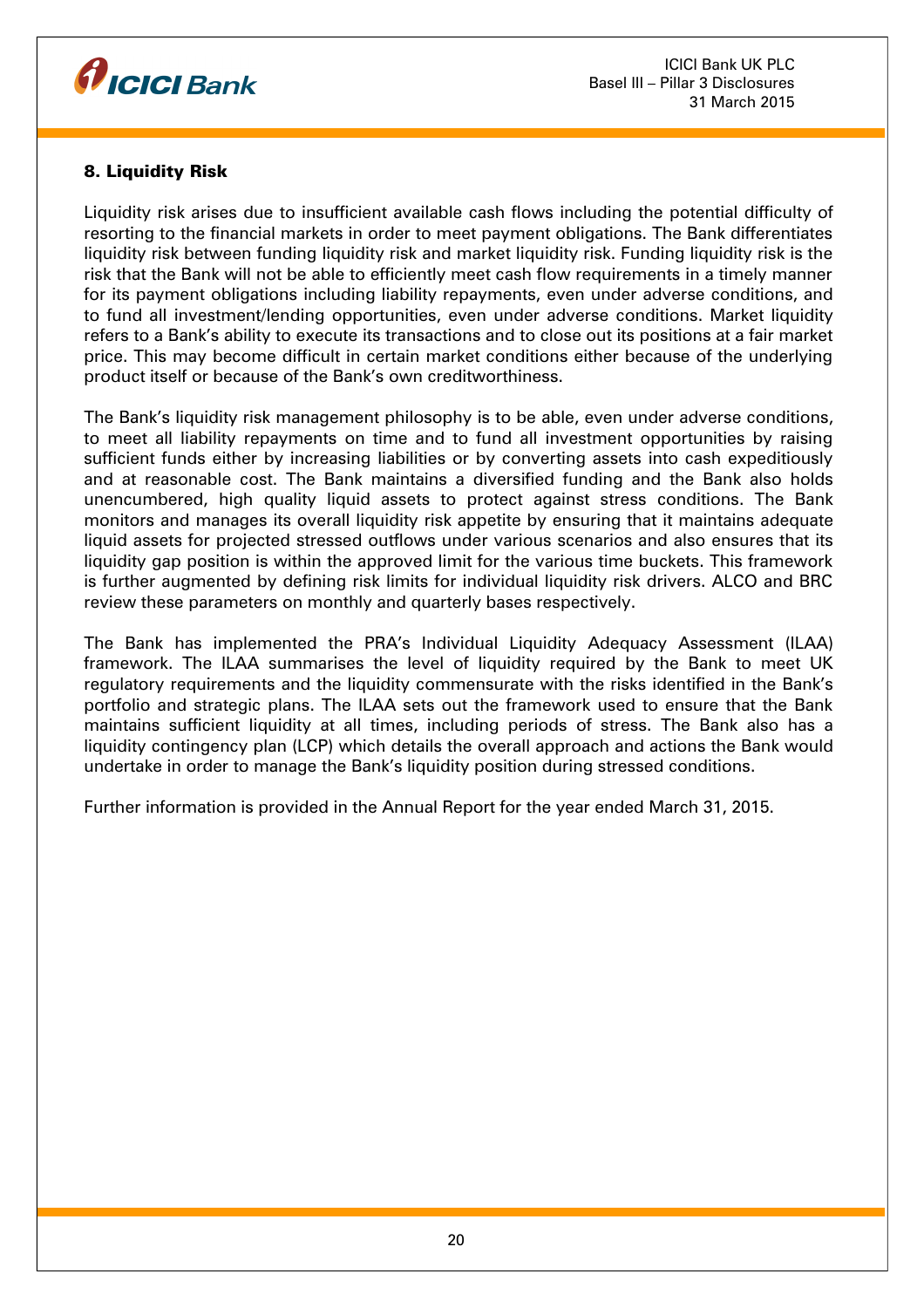

#### 9. Risk Management and Governance framework

The Bank's corporate governance framework is based on an effective independent Board, the separation of the Board's supervisory role from the executive management of the Bank and the constitution of Board Committees to oversee critical areas and functions of executive management. The Board is committed to maintaining high standards of corporate governance. The Bank remained focused on maintaining strong governance and controls structure. The Bank has a total number of seven Non-Executive Directors on the Board, three of whom are representatives of the Bank's Parent, ICICI Bank Limited, and four are independent. During the year, the Bank appointed Mr. Huw Morgan as independent Non Executive Director and Chair of the Board Risk and Board Conduct Risk Committee upon retirement of Mr. Richard Banks who was an independent Non Executive Director and Chair of the Board Risk Committee of the Bank until June 30, 2014.

The Bank operates a first, second and third line of defence model including independent control groups such as Compliance, Risk, Internal Audit, Finance and Legal to facilitate independent evaluation, monitoring and reporting of various risks. These support groups function independently of the business groups and are represented at the various Committees.

Effective corporate governance and compliance is a prerequisite to achieving the Bank's strategic objectives. The Bank has maintained its focus on controls, governance, compliance and risk management to provide a sound foundation for the business and it continues to ensure embedding of a controls and compliance culture throughout the organization. This is achieved through appropriate training, maintaining adequate resources within the control groups commensurate with the Bank's operations, continuous strengthening of internal systems and processes and effective deployment of technology. Information technology is used as a strategic tool for the Bank's business operations, to gain a competitive advantage and to improve its overall productivity and efficiency.

The Bank's conduct risk philosophy is to look to develop and maintain long term relationships with its customers, based on openness, trust and fairness. It expects that the behaviour and motivation of every employee must be about good conduct and adherence to established controls to deliver fair and appropriate outcomes to our customers. The conduct risk philosophy builds on the work undertaken by the Bank on its Treating Customers Fairly (TCF) commitments. The Bank evaluates the impact of the changing regulatory requirements on an ongoing basis and is fully committed to establishing controls to deliver fair and appropriate outcomes for its customers.

The Bank has continued to operate within its defined conduct risk appetite. Further, during the last financial year, the Bank enhanced the conduct risk governance and oversight arrangements, with the creation of a Board Conduct Risk Committee ("BCRC") and a Compliance, Conduct and Operational Risk management Committee ("CORMAC"). Both Committees meet on a monthly basis and receive regular updates from both business and Compliance.

The Bank has adopted the governance framework in line with the corporate governance practices adopted by other UK financial institutions. The Board is assisted by its subcommittees, the Audit Committee, the Board Governance and Ethics Committee (BGEC), the Board Risk Committee (BRC), and the Board Credit Committee (BCC), and follows ICICI Group's overall risk management framework. The Board has delegated responsibility for the day-to-day